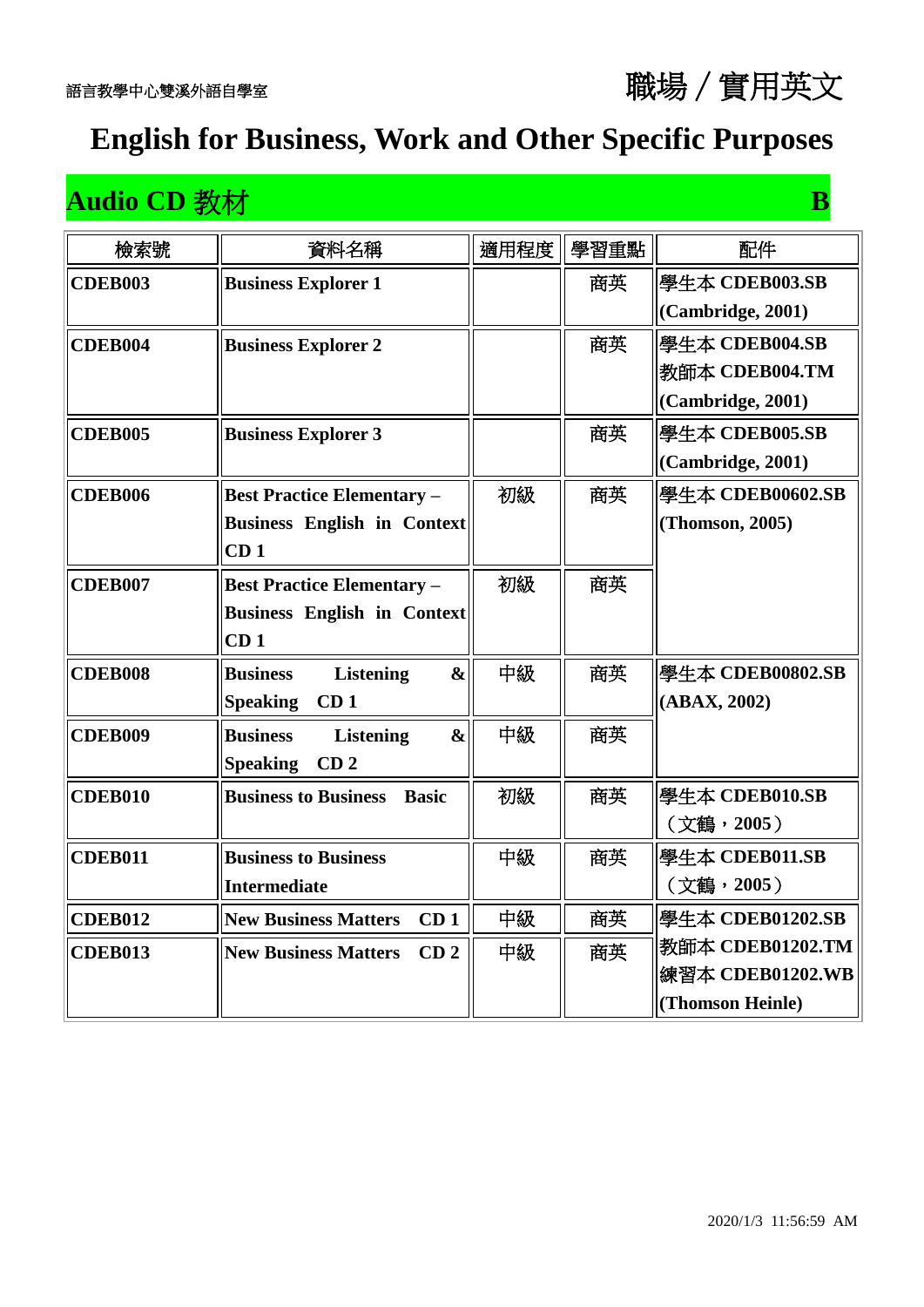#### **Audio CD 教材 B**

| 檢索號            | 資料名稱                                            | 適用程度          | 學習重點 | 配件                |
|----------------|-------------------------------------------------|---------------|------|-------------------|
| <b>CDEB015</b> | <b>The Business</b>                             | 中級            | 商英   | 學生本               |
| 97 購置          | CD<br><b>Pre-Intermediate</b><br>$\mathbf{1}$   | $A2 \sim B1$  |      | DVDE032.SB        |
|                | Units 1-4<br><b>Tracks 1.01-1.49</b>            |               |      | 教師本               |
|                |                                                 |               |      | DVDE032.TM        |
|                |                                                 |               |      | <b>DVD-Rom</b>    |
|                |                                                 |               |      | DVDE032           |
|                |                                                 |               |      | (Macmillan, 2008) |
| <b>CDEB016</b> | <b>The Business</b>                             | 中級            | 商英   | <u> 學生本</u>       |
| 97 購置          | CD<br><b>Pre-Intermediate</b><br>$\overline{2}$ | $A2 \sim B1$  |      | DVDE032.SB        |
|                | Units 4-6 Tracks 2.01-2.41                      |               |      | 教師本               |
|                |                                                 |               |      | DVDE032.TM        |
|                |                                                 |               |      | <b>DVD-Rom</b>    |
|                |                                                 |               |      | DVDE032           |
|                |                                                 |               |      | (Macmillan, 2008) |
| <b>CDEB017</b> | <b>Intermediate</b><br>The Business             | 中級            | 商英   | <u> 學生本</u>       |
| 97 購置          | $CD1$ Units 1-3                                 | $B1+ \sim B2$ |      | DVDE033.SB        |
|                | <b>Tracks 1.1-1.42</b>                          |               |      | <u>教師本</u>        |
| <b>CDEB018</b> | <b>Intermediate</b><br>The Business             | 中級            | 商英   | DVDE033.TM        |
| 97 購置          | Units 4-6<br>CD <sub>2</sub>                    | $B1+ \sim B2$ |      | <b>DVD-Rom</b>    |
|                | <b>Tracks 2.1-2.61</b>                          |               |      | DVDE033           |
| <b>CDEB019</b> | <b>Intermediate</b><br>The Business             | 中級            | 商英   | (Macmillan, 2007) |
| 97 購置          | <b>Units 7-8</b><br>CD <sub>3</sub>             | $B1+ \sim B2$ |      |                   |
|                | <b>Tracks 3.1-3.39</b>                          |               |      |                   |
| <b>CDEB020</b> | <b>The Business</b>                             | 高級            | 商英   | 學生本               |
| 97 購置          | <b>Upper-Intermediate</b>                       | $B2 \sim C1$  |      | DVDE034.SB        |
|                | CD 1 Units 1-4                                  |               |      | 教師本               |
|                | <b>Tracks 1.1-1.39</b>                          |               |      | DVDE034.TM        |
| <b>CDEB021</b> | <b>The Business</b>                             | 高級            | 商英   | <b>DVD-Rom</b>    |
| 97 購置          | <b>Upper-Intermediate</b>                       | $B2 \sim C1$  |      | DVDE034           |
|                | $CD 2$ Units 5-8                                |               |      | (Macmillan, 2008) |
|                | <b>Tracks 2.1-2.32</b>                          |               |      |                   |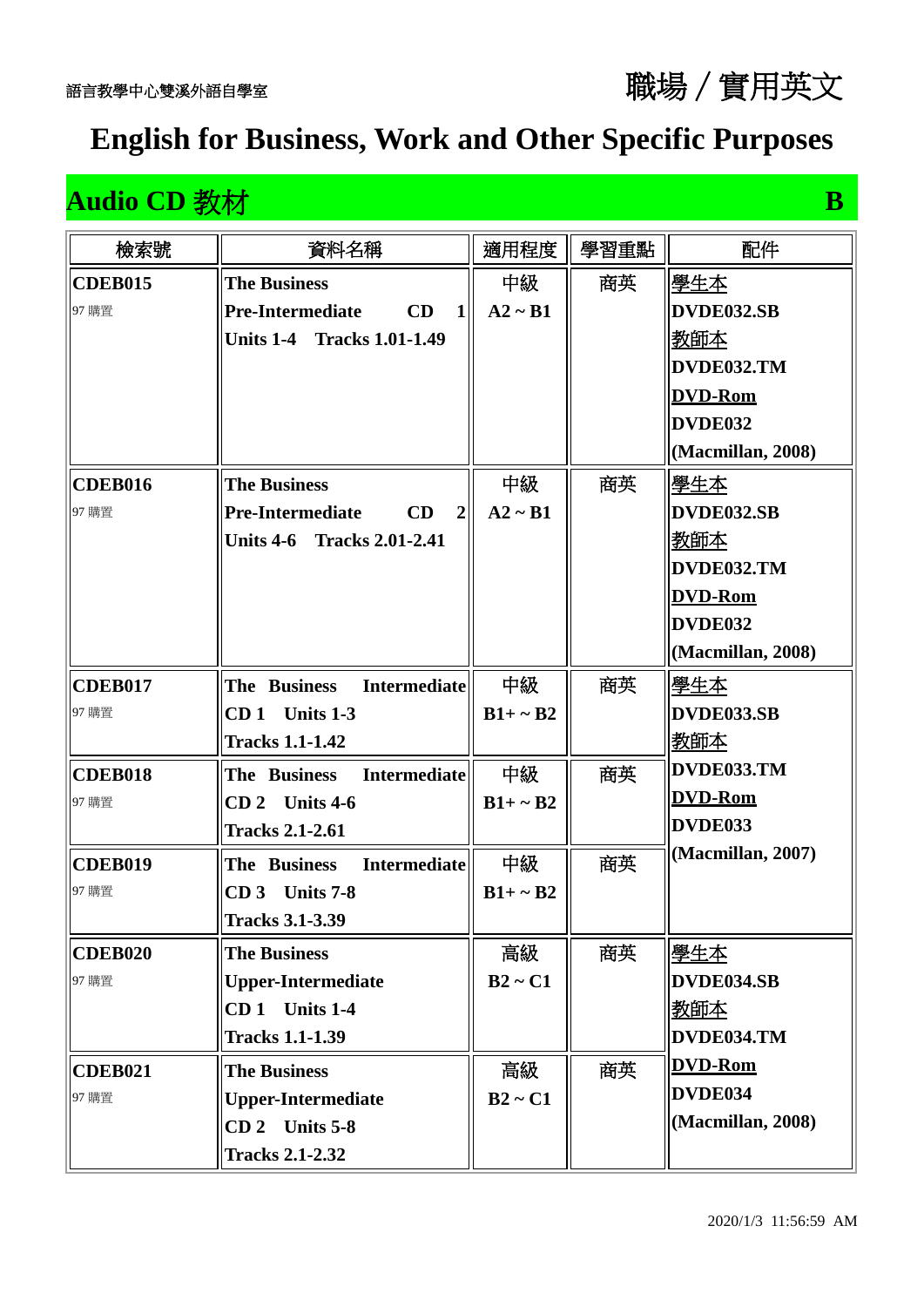## **Audio CD 教材 B**

| 檢索號            | 資料名稱                                                  | 適用程度           | 學習重點 | 配件                        |
|----------------|-------------------------------------------------------|----------------|------|---------------------------|
| <b>CDEB052</b> | New!<br>The Business 2.0                              | B <sub>2</sub> | 商英   | 課本                        |
| 106 學年贈閱       | B <sub>2</sub><br><b>Intermediate</b><br><b>Upper</b> |                |      | <b>CDEB05202.SB</b>       |
|                | <b>Audio CD1</b>                                      |                |      | $\vert$ (Macmillan, 2013) |
| <b>CDEB053</b> | New!<br>The Business 2.0                              | B <sub>2</sub> | 商英   | 106-107 學年英文(二)           |
| 106 學年贈閱       | <b>Intermediate</b><br><b>B2</b><br><b>Upper</b>      |                |      | 高級組統一教材                   |
|                | <b>Audio CD 2</b>                                     |                |      |                           |

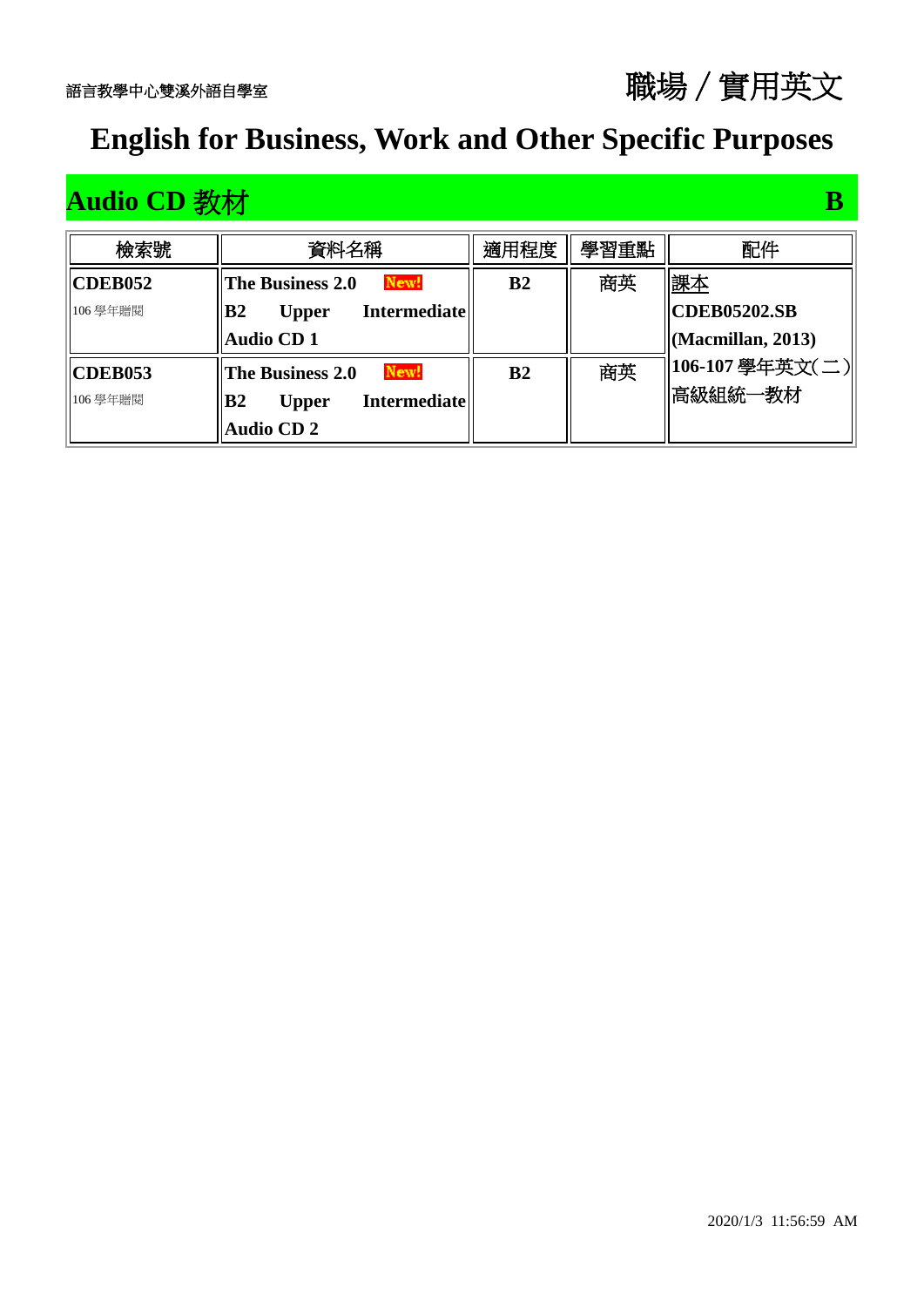| 檢索號        | 資料名稱                             | 適用程度      | 學習重點 | 配件                |
|------------|----------------------------------|-----------|------|-------------------|
| CDEC012    | <b>Communicating in Business</b> | 中級        | 商用英語 | 學生本 CDEC01202.SB  |
|            | $2nd$ Edition                    |           |      | 教師本 CDEC01202.TM  |
| CDEC013    | <b>Communicating in Business</b> | 中級        | 商用英語 | (Cambridge, 2005) |
|            | $2nd$ Edition                    |           |      |                   |
| CDEC042.SB | <b>Collins Cobuild</b>           |           | 新聞英語 | 無影音配件             |
| 98學年學校經費   | <b>Key Words in the Media</b>    |           |      | (書林, 2003)        |
|            | 柯林氏新聞英語                          |           |      |                   |
| CDEC043    | Communicating<br><b>Across</b>   | $B1 - B2$ | 職場溝通 | 學生本               |
| 101年度卓越    | New!<br><b>Cultures</b>          |           |      | CDEC043.SB        |
|            |                                  |           |      | <b>DVD</b>        |
|            |                                  |           |      | DVDE046           |
|            |                                  |           |      | (Cambridge, 2011) |

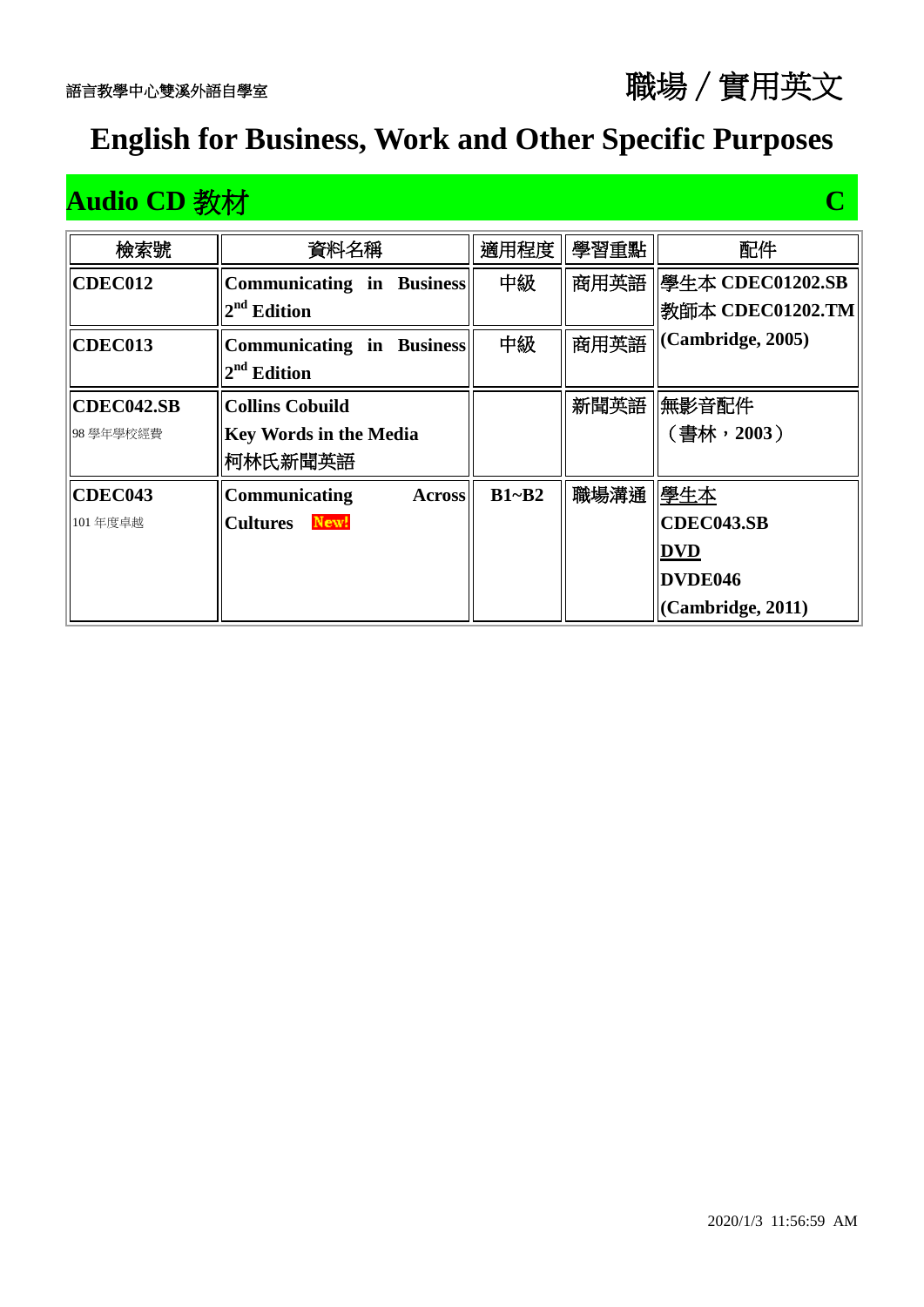#### **Audio CD** 教材 **D**

| 檢索號            | 資料名稱                                     | 適用程度    | 學習重點 | 配件                  |
|----------------|------------------------------------------|---------|------|---------------------|
| <b>CDED013</b> | <b>Double Dealing</b>                    | 中級      | 商用英語 | 書 CDED01302.SB      |
| 98學年學校經費       | <b>Pre-Intermediate</b>                  |         |      | (Summertown         |
|                | <b>Student's Book CD</b>                 |         |      | Publishing, 2005)   |
| CDED014        | <b>Double Dealing</b>                    | 中級      | 商用英語 |                     |
| 98學年學校經費       | <b>Pre-Intermediate</b>                  |         |      |                     |
|                | <b>Self-Study CD</b>                     |         |      |                     |
| <b>CDED015</b> | <b>Double Dealing</b>                    | 中級      | 商用英語 | 書 CDED01502.SB      |
| 98學年學校經費       | <b>Intermediate</b>                      |         |      | <b>(Summertown</b>  |
|                | <b>Student's Book CD</b>                 |         |      | Publishing, 2005)   |
| <b>CDED016</b> | <b>Double Dealing</b>                    | 中級      | 商用英語 |                     |
| 98學年學校經費       | Intermediate                             |         |      |                     |
|                | <b>Self-Study CD</b>                     |         |      |                     |
| <b>CDED017</b> | <b>Double Dealing Advanced</b>           | 中級      | 商用英語 | 書 CDED01702.SB      |
| 98學年學校經費       | <b>Student's Book CD</b>                 |         |      | (Summertown         |
| <b>CDED018</b> | <b>Double Dealing</b><br><b>Advanced</b> | 中級      | 商用英語 | Publishing, 2006)   |
| 98學年學校經費       | <b>Self-Study CD</b>                     |         |      |                     |
| <b>CDED023</b> | <b>Dynamic Presentations</b><br>New!     | $B1-C2$ | 簡報英語 | 學生本                 |
| 101年度卓越        | CD <sub>1</sub><br>Units $1-6$           |         |      | <b>CDED02302.SB</b> |
| <b>CDED024</b> | New!<br><b>Dynamic Presentations</b>     | $B1-C2$ | 簡報英語 | <b>DVD</b>          |
| 101年度卓越        | CD <sub>2</sub><br>Units $7 - 10$        |         |      | DVDE047             |
|                |                                          |         |      | (Cambridge, 2010)   |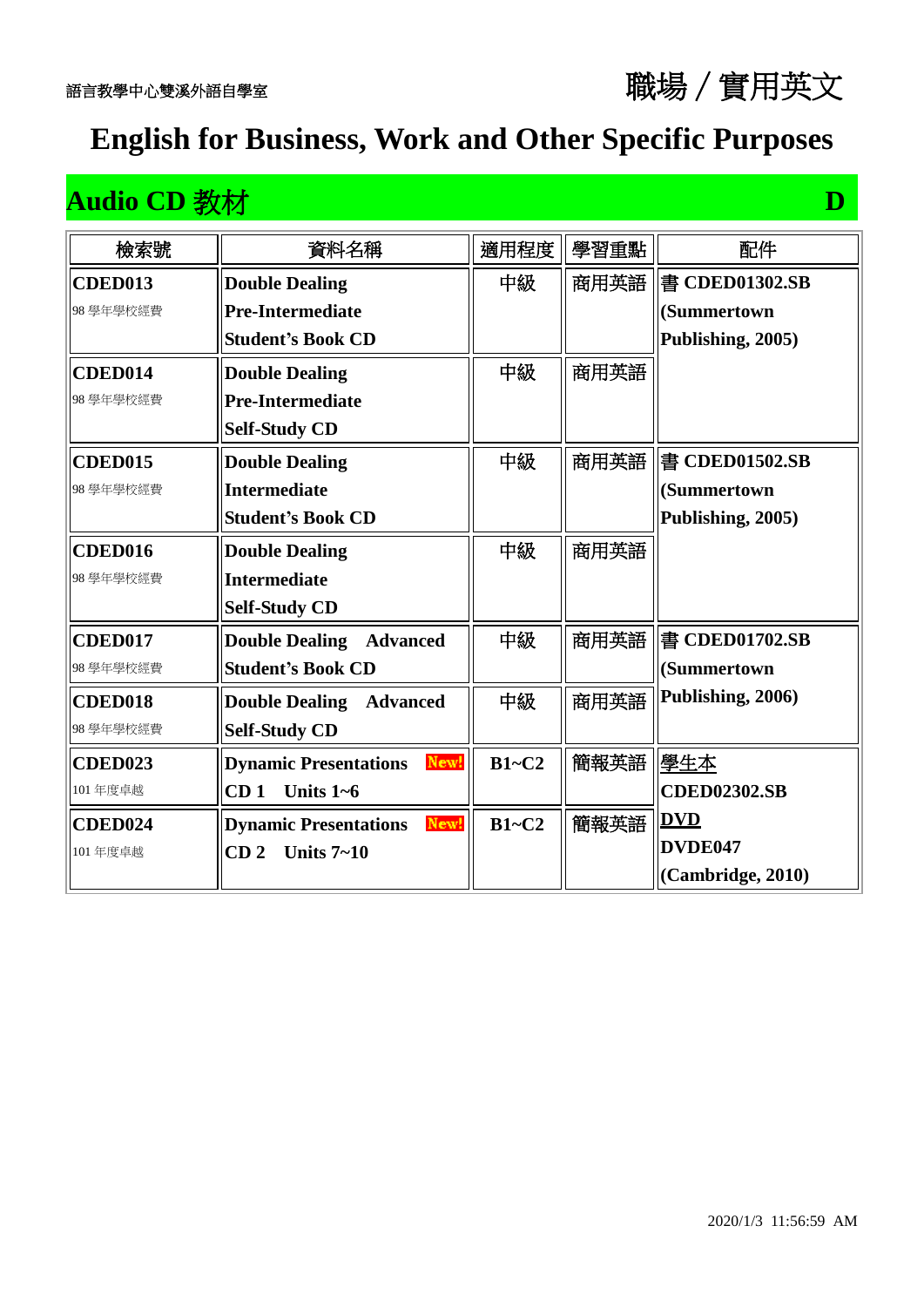#### **Audio CD** 教材 **E**

| 檢索號            | 資料名稱                                                     | 適用程度    | 學習重點     | 配件                     |
|----------------|----------------------------------------------------------|---------|----------|------------------------|
| <b>CDEE001</b> | <b>Business</b><br><b>English</b><br>for                 | 高級      | 商英       | 學生本 CDEE00102.SB       |
|                | Communication                                            |         |          | 教師本 CDEE00102.TM       |
|                | <b>Second Edition</b><br>Unit 1 - Unit 7                 |         |          |                        |
| CDEE002        | for<br><b>Business</b><br><b>English</b>                 | 高級      | 商英       |                        |
|                | <b>Communication</b>                                     |         |          |                        |
|                | <b>Second Edition</b>                                    |         |          |                        |
|                | <b>Unit 8 - Unit 15</b>                                  |         |          |                        |
| <b>CDEE003</b> | <b>Exploring</b><br>English<br>through                   |         | 電影英文     | 學生本 CDEE00302.SB       |
|                | student CD<br><b>Movies</b>                              |         |          | 練習本 CDEE00302.WB       |
| <b>CDEE004</b> | through<br>English<br><b>Exploring</b>                   |         | 電影英文     | (東華書局, 2004)           |
|                | workbook CD<br><b>Movies</b>                             |         |          |                        |
| <b>CDEE009</b> | The English You Need For The                             | 中級      | 商英       | 學生本 CDEE009.SB         |
|                | <b>Office</b>                                            |         |          | 教師本 CDEE009.TM         |
|                |                                                          |         |          | (APPH, 2003)           |
| <b>CDEE010</b> | The English You Need For The                             | 中級      | 商英       | 活動指引 CDEE010.AB        |
|                | <b>Office</b>                                            |         |          | (APPH, 2003)           |
|                | <b>Multi-skill Activity Book</b>                         |         |          |                        |
| CDEE028        | <b>International</b><br><b>English</b><br>for            | 中級      | 旅遊英語     | 學生本 CDEE028.SB         |
|                | Tourism<br><b>Pre-intermediate</b>                       |         |          | 教師本 CDEE028.TM         |
|                |                                                          |         |          | 練習本 CDEE028.WB         |
|                |                                                          |         |          | (Longman, 2004)        |
| <b>CDEE029</b> | <b>English</b><br><b>International</b><br>for            | 中級      |          | 旅遊英語  學生本 CDEE02902.SB |
|                | Intermediate<br>CD <sub>1</sub><br>Tourism               |         |          | 教師本 CDEE02902.TM       |
| <b>CDEE030</b> | <b>International</b><br><b>English</b><br>for            | 中級      | 旅遊英語     | 練習本 CDEE02902.WB       |
|                | <b>Tourism</b><br>CD <sub>2</sub><br><b>Intermediate</b> |         |          | (Longman, 2004)        |
| <b>CDEE060</b> | English 365<br><b>Student's Book 2</b>                   | $A2-B2$ | 職場英語 學生本 |                        |
| 101 學年學校經費     | <b>Audio CD1</b>                                         |         |          | <b>CDEE06003.SB</b>    |
| <b>CDEE061</b> | English 365<br><b>Student's Book 2</b>                   | $A2-B2$ | 職場英語     | <u> 練習本</u>            |
| 101 學年學校經費     | <b>Audio CD2</b>                                         |         |          | <b>CDEE06003.WB</b>    |
| <b>CDEE062</b> | <b>Personal Study</b><br>English 365                     | $A2-B2$ | 職場英語     | (Cambridge, 2004)      |
| 101學年學校經費      | <b>Book 2</b><br><b>Audio CD</b>                         |         |          |                        |

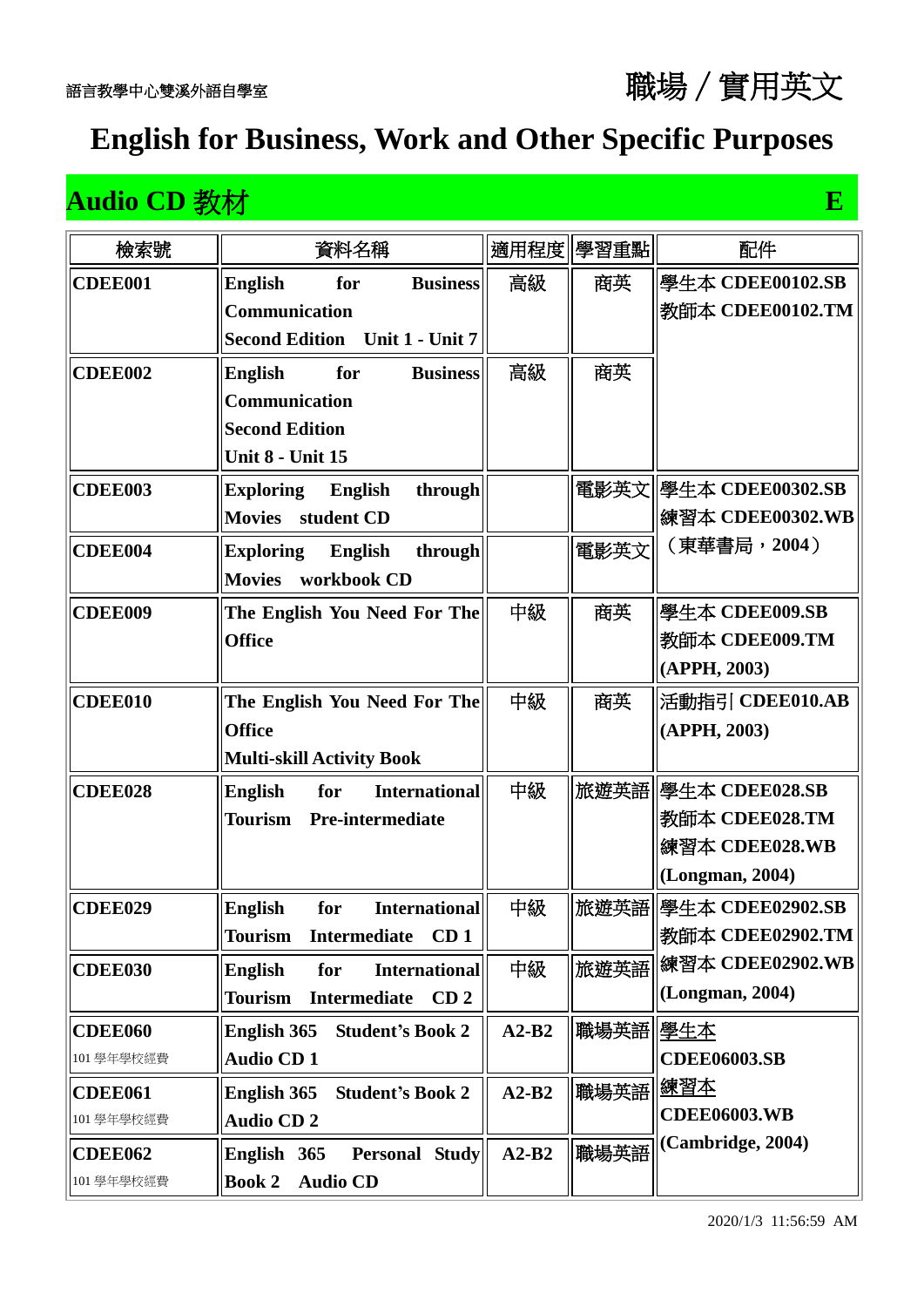## **Audio CD** 教材 **E**

| 檢索號            | 資料名稱                                                         |              | 適用程度 學習重點 | 配件                      |
|----------------|--------------------------------------------------------------|--------------|-----------|-------------------------|
| CDEE063        | <b>Student's Book 3</b><br>English 365                       | $A2-B2$      | 職場英語 學生本  |                         |
| 101 學年學校經費     | <b>Audio CD1</b>                                             |              |           | <b>CDEE06303.SB</b>     |
| <b>CDEE064</b> | <b>Student's Book 3</b><br>English 365                       | $A2-B2$      | 職場英語      | 練習本                     |
| 101 學年學校經費     | <b>Audio CD 2</b>                                            |              |           | <b>CDEE06303.WB</b>     |
| CDEE065        | <b>Personal Study</b>   <br>English 365                      | $A2-B2$      |           | 職場英語  (Cambridge, 2005) |
| 101 學年學校經費     | <b>Audio CD</b><br><b>Book 3</b>                             |              |           |                         |
| CDEE066.SB     | 2 <sup>nd</sup><br><b>Edition</b><br><b>English</b><br>Email | <b>B1-B2</b> |           | 職場英文  無影音配件             |
| 103 學年學校經費     | New!                                                         |              |           | (Macmillan, 2013)       |

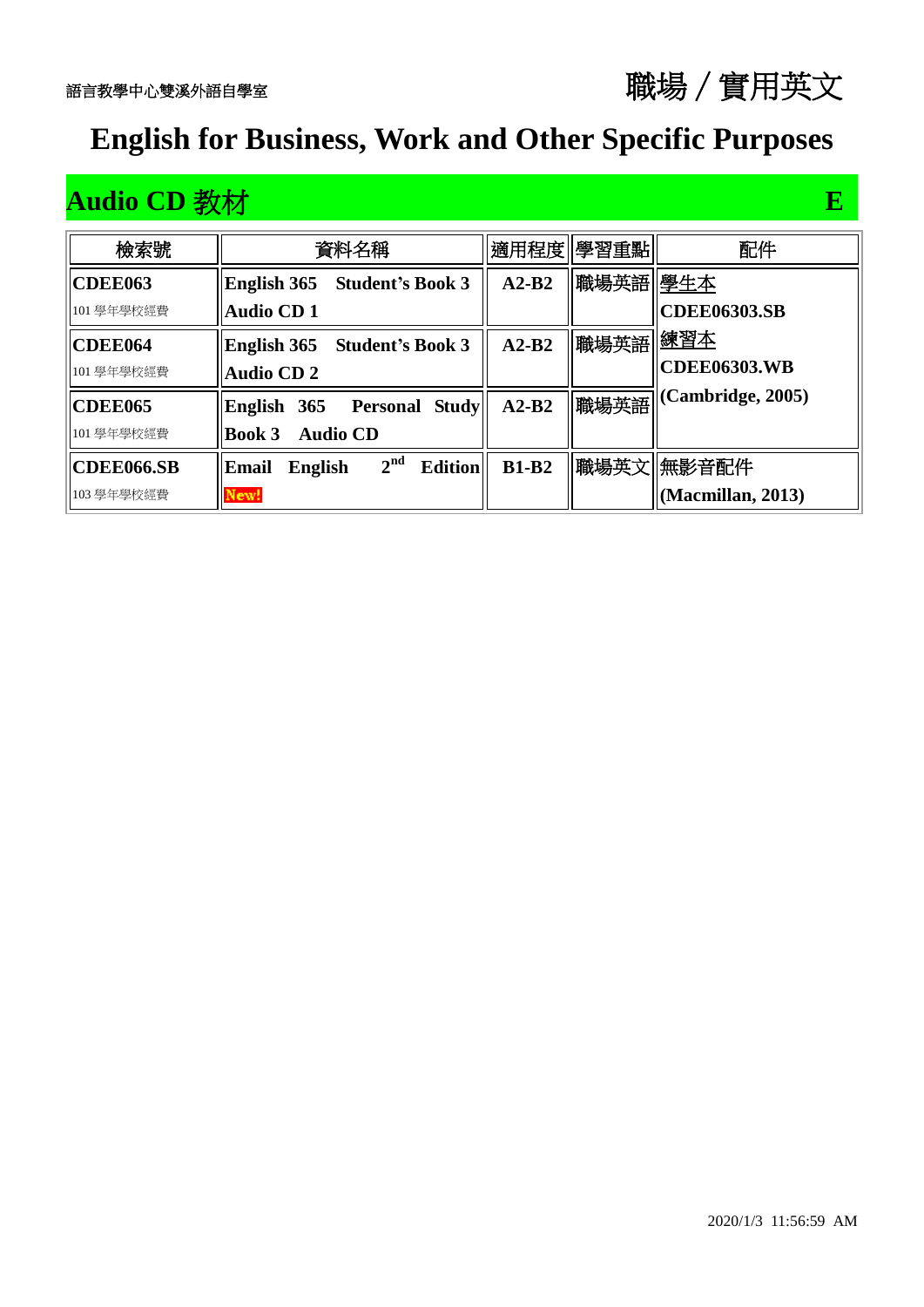

#### **Audio CD 教材 F**

| 檢索號     | 資料名稱                 | 適用程度 | 學習重點     | 配件                    |
|---------|----------------------|------|----------|-----------------------|
| CDEF018 | <b>Further Ahead</b> | 中級   | 商用英文 學生本 |                       |
| 94 卓越   |                      |      |          | CDEF018.SB            |
|         |                      |      |          | 教師本                   |
|         |                      |      |          | CDEF018.TM            |
|         |                      |      |          | $ CD-Rom $            |
|         |                      |      |          | CDR171                |
|         |                      |      |          | $ $ (Cambridge, 2004) |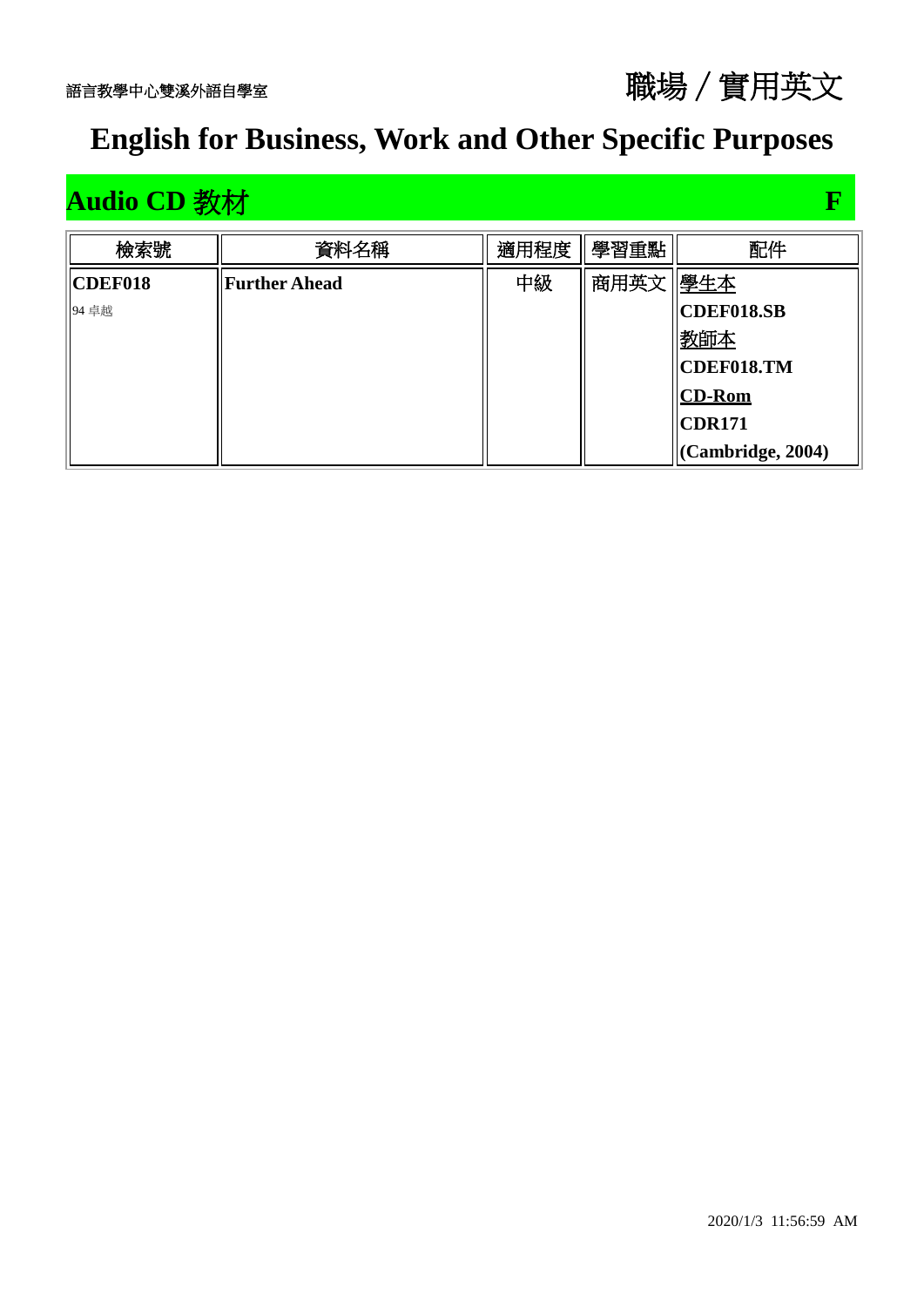#### **Audio CD 教材** I **I I according to the U and I amount of T**

| 檢索號            | 資料名稱                                                  |      | 適用程度  學習重點 | 配件                  |
|----------------|-------------------------------------------------------|------|------------|---------------------|
| <b>CDEI019</b> | <b>In Company</b> Elementary                          | 初級   | 商英         | 學生本                 |
|                | <b>CD1</b> : Unit1~10                                 |      |            | <b>CDEI01902.SB</b> |
| <b>CDEI020</b> | In Company Elementary                                 | 初級   | 商英         | 教師本                 |
|                | $CD$ 2 : Unit $11 - 20$                               |      |            | <b>CDEI01902.TM</b> |
|                |                                                       |      |            | (Macmillan, 2005)   |
| <b>CDEI021</b> | In Company Pre-intermediate                           | 初-中級 | 商英         | 學生本                 |
|                | $CD 1: Unit1~-10$                                     |      |            | <b>CDEI02102.SB</b> |
| <b>CDEI022</b> | In Company Pre-intermediate                           | 初-中級 | 商英         | 教師本                 |
|                | CD 2 : Unit 11~20                                     |      |            | <b>CDEI02102.TM</b> |
|                |                                                       |      |            | (Macmillan, 2005)   |
| <b>CDEI023</b> | In Company Intermediate                               | 中級   | 商英         | 學生本                 |
|                | $CD 1: Unit1-6$                                       |      |            | <b>CDEI02303.SB</b> |
| <b>CDEI024</b> | In Company Intermediate                               | 中級   | 商英         | 教師本                 |
|                | CD 2 : Unit 7~12                                      |      |            | <b>CDEI02303.TM</b> |
| <b>CDEI025</b> | In Company Intermediate                               | 中級   | 商英         | (Macmillan, 2005)   |
|                | CD 3 : Unit 13~18                                     |      |            |                     |
| <b>CDEI053</b> | <b>Business</b><br><b>New</b><br><b>International</b> |      | 商英         | 學生本                 |
| 94 卓越          | <b>English (updated Edition) CD 1</b>                 |      |            | <b>CDEI05303.SB</b> |
| <b>CDEI054</b> | <b>New</b><br><b>International</b><br><b>Business</b> |      | 商英         | 教師本                 |
| 94 卓越          | <b>English (updated Edition) CD 2</b>                 |      |            | <b>CDEI05303.TM</b> |
| <b>CDEI055</b> | <b>International</b><br><b>Business</b><br><b>New</b> |      | 商英         | (Cambridge, 2001)   |
| 94 卓越          | <b>English (updated Edition) CD 3</b>                 |      |            |                     |
|                |                                                       |      |            |                     |

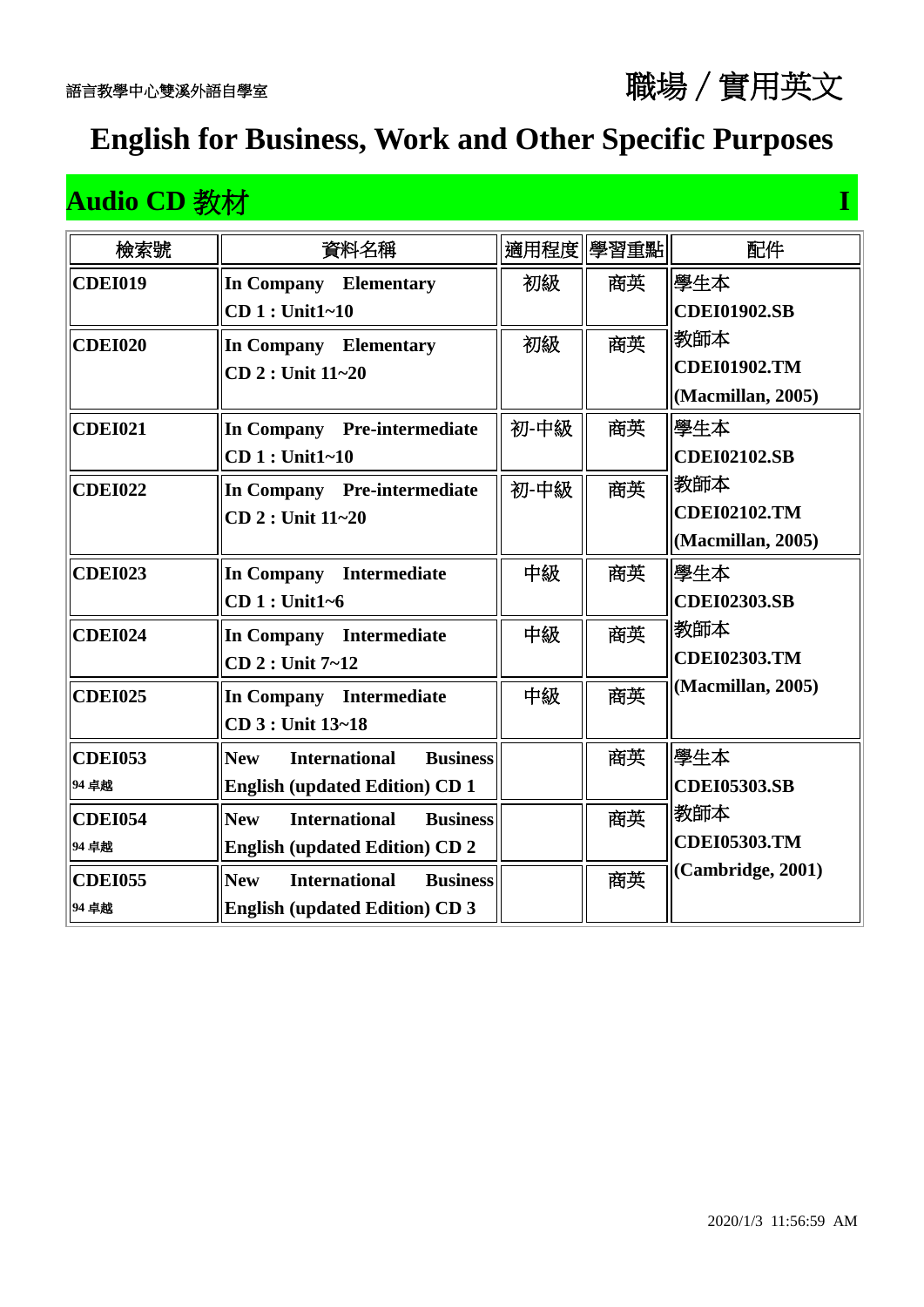#### **Audio CD 教材 I I according to the CD 的**

| 檢索號            |                                  | 資料名稱                         |    | 適用程度 學習重點 | 配件                           |
|----------------|----------------------------------|------------------------------|----|-----------|------------------------------|
| <b>CDEI059</b> | <b>Intelligent</b>               | <b>Business</b>              | 中級 | 商英        | <u> 學生本</u>                  |
|                | <b>Intermediate</b>              | Coursebook CD 1              |    |           | <b>CDEI05902.SB</b>          |
|                | Unit $1-8$                       |                              |    |           | 教師本                          |
| <b>CDEI060</b> | Intelligent                      | <b>Business</b>              | 中級 | 商英        | <b>CDEI05902.TM</b>          |
|                |                                  | Intermediate Coursebook CD 2 |    |           | 技巧手冊 CD-Rom                  |
|                | Unit $9 - 15$                    |                              |    |           | <b>CDR181</b>                |
|                |                                  |                              |    |           | <u>技巧手冊</u>                  |
|                |                                  |                              |    |           | <b>CDR181.ST</b>             |
|                |                                  |                              |    |           | <u>錄影帶</u>                   |
|                |                                  |                              |    |           | <b>VE178</b>                 |
|                |                                  |                              |    |           | <u>錄影帶手冊</u>                 |
|                |                                  |                              |    |           | <b>VE178.VG</b>              |
|                |                                  |                              |    |           | (Longman, 2005)              |
| <b>CDEI061</b> | <b>Intelligent</b>               | <b>Business</b>              | 中級 | 商英        | <u> 練習本</u>                  |
|                | <b>Intermediate</b>              | Workbook                     |    |           | <b>CDEI061.WB</b>            |
|                |                                  |                              |    |           | 技巧手冊 CD-Rom                  |
|                |                                  |                              |    |           | <b>CDR181</b>                |
|                |                                  |                              |    |           | 技巧手冊                         |
|                |                                  |                              |    |           | <b>CDR181.ST</b>             |
|                |                                  |                              |    |           | 錄影帶                          |
|                |                                  |                              |    |           | <b>VE178</b>                 |
|                |                                  |                              |    |           | 錄影帶手冊 VE178.VG               |
|                |                                  |                              |    |           | (Longman 2005)               |
| <b>CDEI121</b> | <b>Intelligent Business</b>      |                              | 中級 | 商英        | <b>Courebook &amp; Style</b> |
| 98 院内          |                                  | Pre-Intermediate Coursebook  |    |           | guide                        |
|                | Audio CD 1 Unit 1 ~ Unit 8       |                              |    |           | <b>CDEI12102.SB</b>          |
| <b>CDEI122</b> | <b>Intelligent Business</b>      |                              | 中級 | 商英        | (Longman, 2006)              |
| 98 院内          |                                  | Pre-Intermediate Coursebook  |    |           |                              |
|                | Audio CD 2 Unit $9 \sim$ Unit 15 |                              |    |           |                              |
| <b>CDEI123</b> | <b>Intelligent Business</b>      |                              | 中級 | 商英        | <b>Workbook</b>              |
| 98 院内          | <b>Pre-Intermediate</b>          | Workbook                     |    |           | <b>CDEI123.WB</b>            |
|                | <b>Audio CD</b>                  |                              |    |           | (Longman, 2006)              |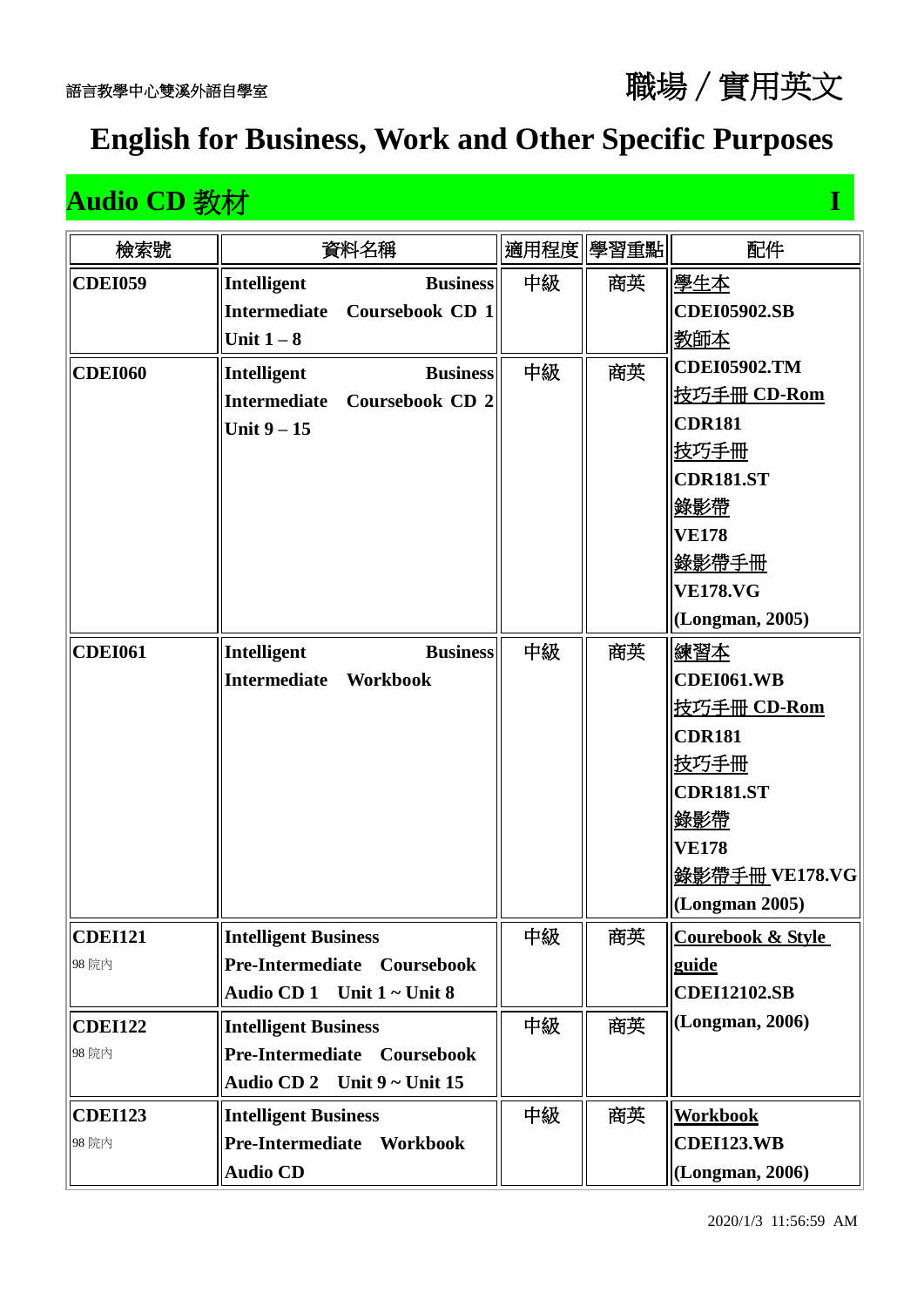| 檢索號            | 資料名稱                                                 | 適用程度         | 學習重點 | 配件                            |
|----------------|------------------------------------------------------|--------------|------|-------------------------------|
| <b>CDEI124</b> | <b>Intelligent Business</b>                          | 中級           | 商英   | <b>Skills Book</b>            |
| 98 院内          | <b>Pre-Intermediate</b><br><b>Skills Book</b>        |              |      | <b>CDEI124.SK</b>             |
|                | <b>CD-Rom</b>                                        |              |      | (Longman, 2006)               |
| <b>CDEI125</b> | <b>Intelligent Business</b>                          | 中高級          | 商英   | <b>Coursebook &amp; Style</b> |
| 98 院内          | <b>Upper Intermediate</b>                            |              |      | guide                         |
|                | Coursebook Audio CD 1                                |              |      | <b>CDEI12502.SB</b>           |
|                | Unit $1 -$ Unit 8                                    |              |      | (Longman, 2006)               |
| <b>CDEI126</b> | <b>Intelligent Business</b>                          | 中高級          | 商英   |                               |
| 98 院内          | <b>Upper Intermediate</b>                            |              |      |                               |
|                | Coursebook Audio CD 1                                |              |      |                               |
|                | Unit $9$ ~ Unit 15                                   |              |      |                               |
| <b>CDEI127</b> | <b>Intelligent Business</b>                          | 中高級          | 商英   | <b>Workbook</b>               |
| 98 院内          | <b>Upper Intermediate</b><br>Workbook                |              |      | <b>CDEI127.WB</b>             |
|                | <b>Audio CD</b>                                      |              |      | (Longman, 2006)               |
| <b>CDEI128</b> | <b>Intelligent Business</b>                          | 中高級          | 商英   | <b>Skills Book</b>            |
| 98 院内          | <b>Upper Intermediate</b><br><b>Skills Book</b>      |              |      | <b>CDEI128.SK</b>             |
|                | <b>CD-Rom</b>                                        |              |      | (Longman, 2006)               |
| <b>CDEI157</b> | New!<br><b>International Express</b>                 | $A2-B1$      | 職場英語 | 課本 CDEI157.SB                 |
| 105 學年贈書       | Pre-Intermediate DVD-Rom                             |              |      | 課本後附 Pocket Book              |
|                |                                                      |              |      | (檢索號 CDEI157.PB )             |
|                |                                                      |              |      | (Oxford, 2014)                |
|                |                                                      |              |      | 105-108 學年英文(二)               |
|                |                                                      |              |      | 初級組統一教材                       |
|                | New!<br><b>CDEI158.VIDEO   International Express</b> | <b>B1-B2</b> | 職場英語 | 課本 CDEI158.SB                 |
| 105 學年贈書       | Intermediate DVD-Rom                                 |              |      | 課本後附 Pocket Book              |
|                | (内有影片)                                               |              |      | (檢索號 CDEI158.PB)              |
| CDEI158.PPT    | New!<br><b>International Express</b>                 | <b>B1-B2</b> | 職場英語 | (Oxford, 2014)                |
| 105 學年贈書       | <b>Intermediate</b><br><b>PPT</b>                    |              |      | 105-108 學年英文(二)               |
|                | (内有聽力檔、課本解答)                                         |              |      | 中級組統一教材                       |

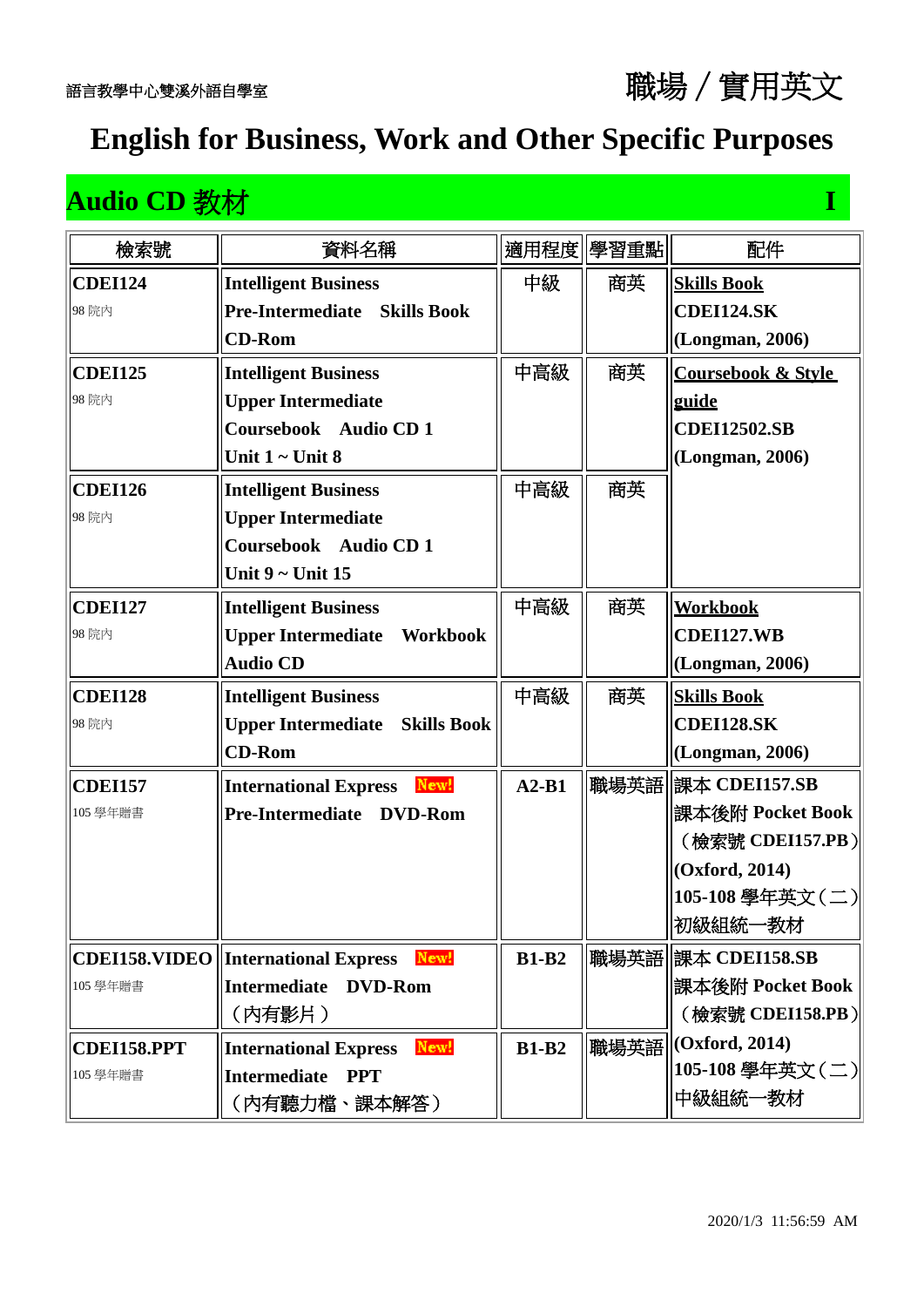**CDEM014.SB**

98 院內

**檢索號 | 李科名稱 | 適用程度 | 學習重點 | 配件** 

**The Metropolitan Daily News:** 

| 98 院内          | <b>American</b><br><b>Understanding</b> |         | $\vert$ (Longman, 2006)   |
|----------------|-----------------------------------------|---------|---------------------------|
|                | <b>Newspapers</b>                       |         |                           |
| <b>CDEM015</b> | $\parallel$ Market Leader $3rd$ Edition | $C1-C2$ | <b>商用英語 課本 CDEM015.SB</b> |
| 105 學年贈書       | <b>Advanced Business English New!</b>   |         | $ $ (Pearson, 2011)       |
|                |                                         |         | 105 學年英文 (二)              |
|                |                                         |         | 高級組統一教材                   |
| <b>CDEM016</b> | New!<br><b>Meetings in English</b>      | 高級      | 職場英語   課本 CDEM016.SB      |
| 103 學年學校經費     |                                         |         | Macmillan, 2011)          |

#### 2020/1/3 11:56:59 AM

#### 語言教學中心雙溪外語自學室職場∕實用英文

高級 | 新聞英語 無影音配件

#### **Audio CD** 教材 **M**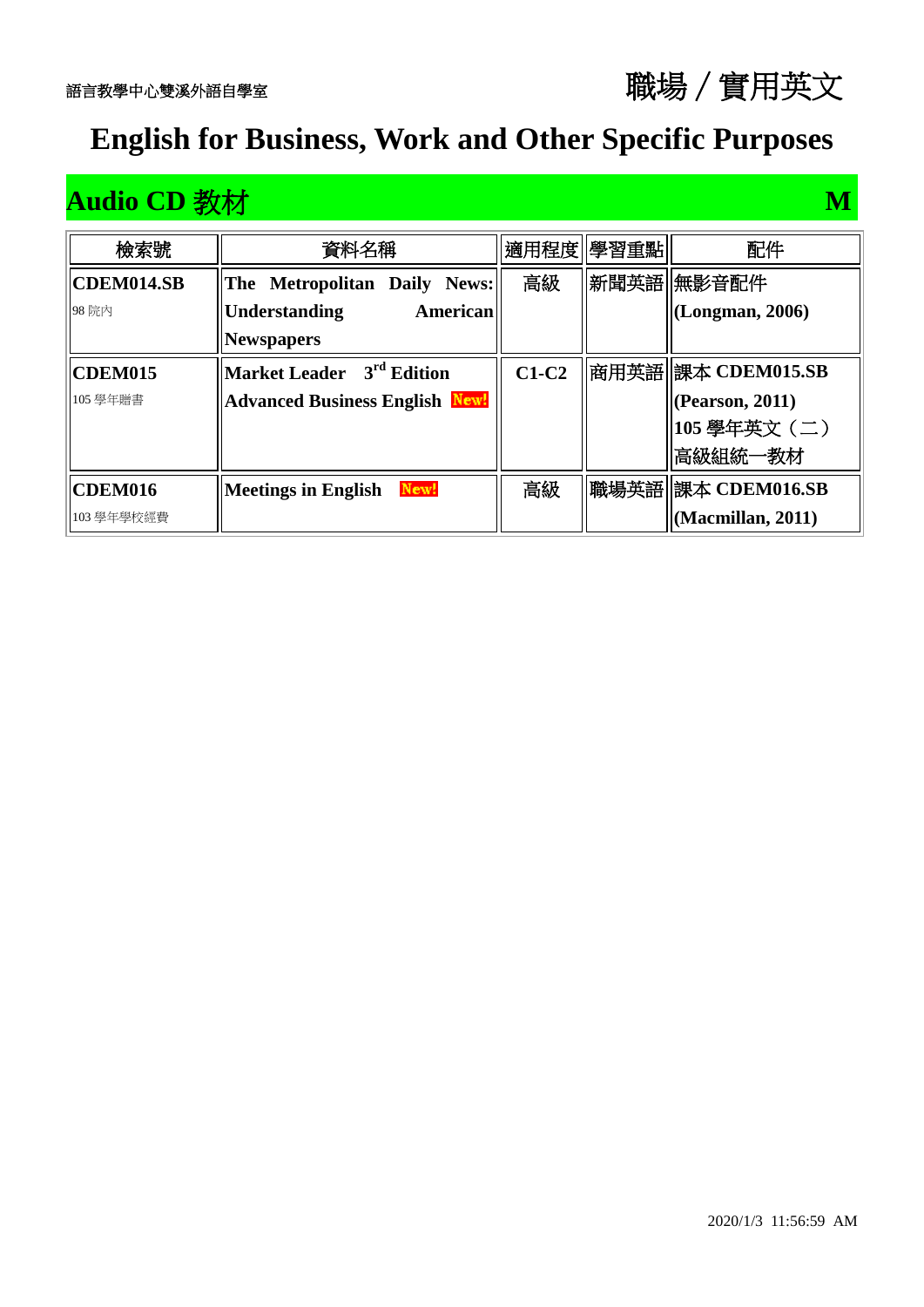

## **Audio CD 教材 N**

| 檢索號             | 資料名稱                          | 適用程度 | 學習重點 | 配件                            |
|-----------------|-------------------------------|------|------|-------------------------------|
| <b>ICDEN002</b> | Networking in English<br>New! | 中級   |      | 職場英語   課本 CDEN002.SB          |
| 103 學年學校經費      |                               |      |      | $\parallel$ (Macmillan, 2010) |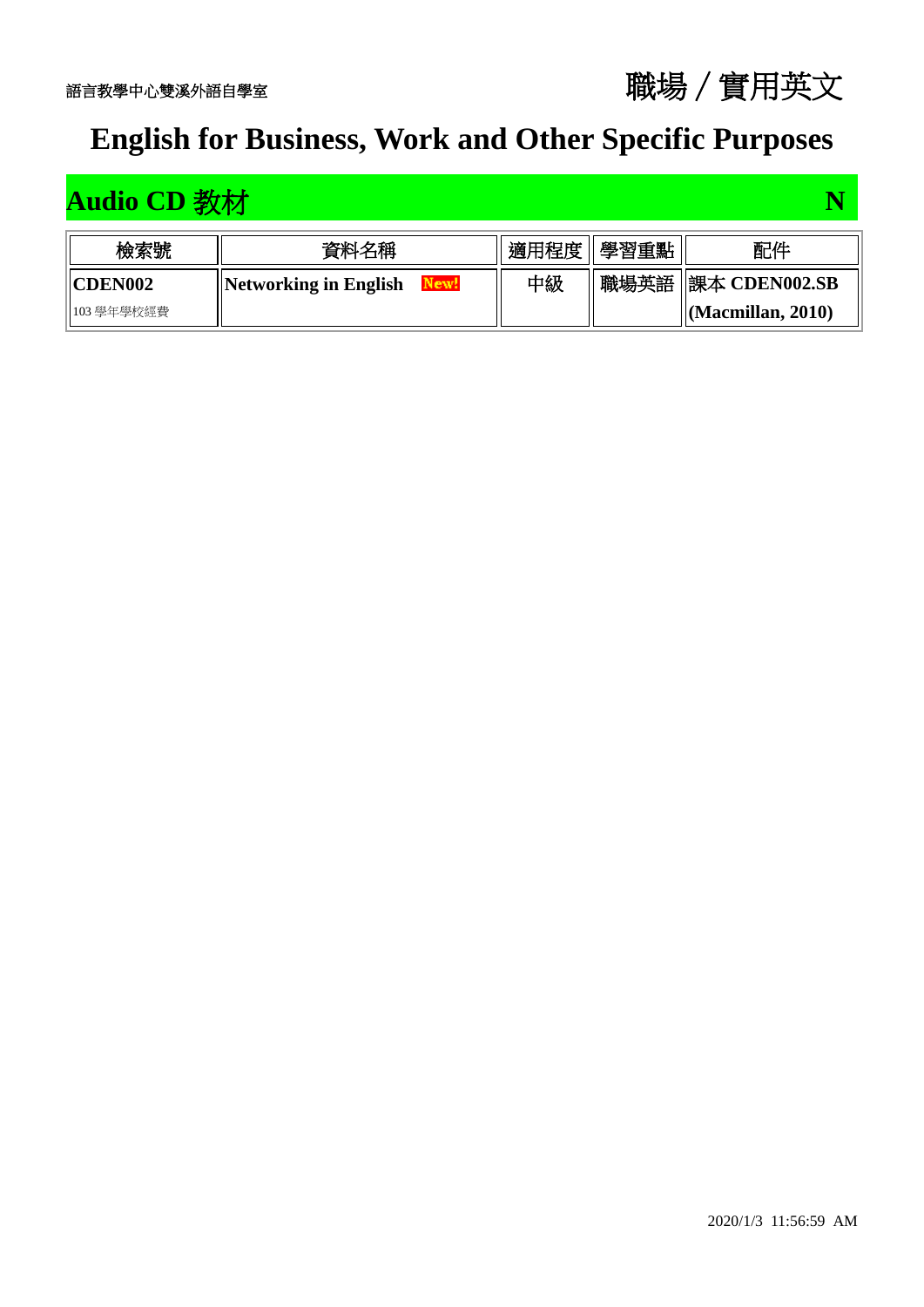| 檢索號            | 資料名稱                                 | 適用程度 | 學習重點 | 配件                          |
|----------------|--------------------------------------|------|------|-----------------------------|
| CDEO017.SB     | <b>Mastering</b><br>Record<br>On the |      | 新聞英語 | 無影音配件                       |
| 98 院内          | Reading and Language Skills          |      |      | $\vert$ (McGraw Hill, 2002) |
|                | with the Newspaper                   |      |      |                             |
| <b>CDEO037</b> | On the Job: English for Success      | 初級   |      | 職場英語   課本 CDEO037.SB        |
| 106 學年贈閱       | in Life and Work 2 New!              |      |      | (海學,2015)                   |
|                |                                      |      |      | 105-107 學年深耕英               |
|                |                                      |      |      | 文統一教材                       |

#### 2020/1/3 11:56:59 AM

語言教學中心雙溪外語自學室職場∕實用英文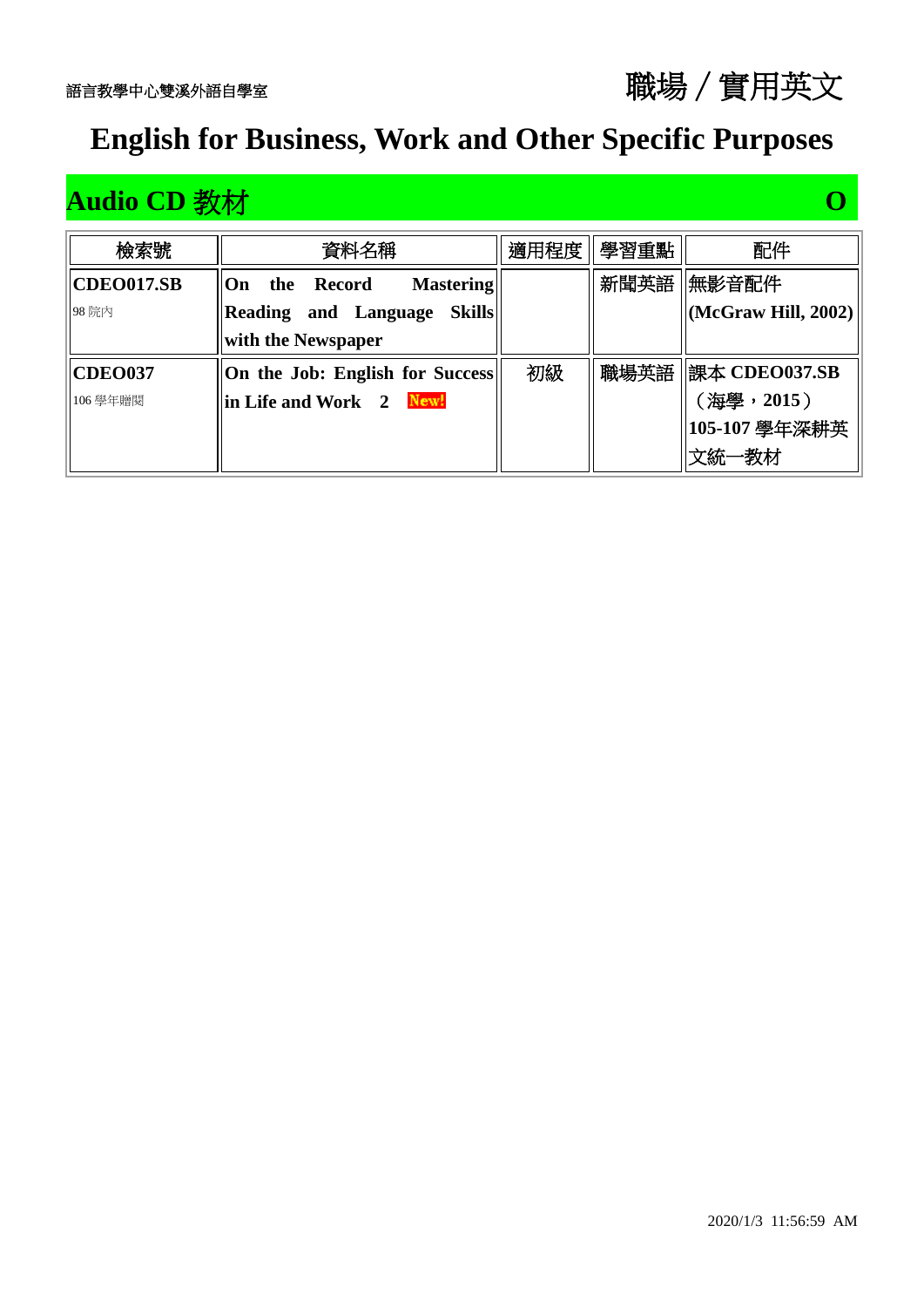

## **Audio CD** 教材 **R**

| 檢索號              | 資料名稱                            | 適用程度 | 學習重點 | 配件                           |
|------------------|---------------------------------|------|------|------------------------------|
| <b>IICDER549</b> | <b>Reading the News</b><br>New! | 高級   |      | 新聞英語   課本 CDER549.SB         |
| 98 院内            |                                 |      |      | $\left\vert$ (Thomson, 2007) |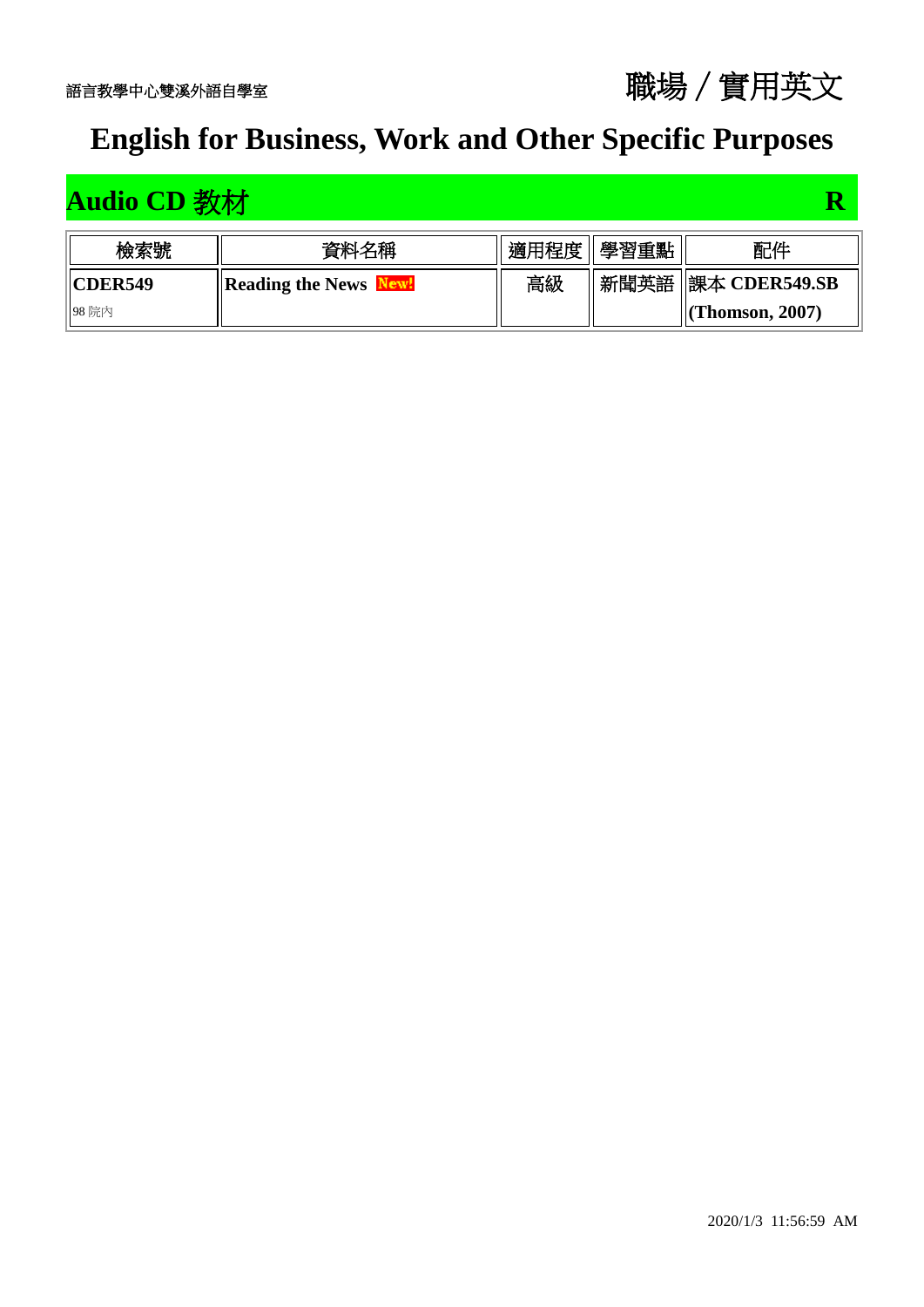#### **Audio CD 教材 S**

| 檢索號            | 資料名稱                                            | 適用程度 | 學習重點 | 配件                  |
|----------------|-------------------------------------------------|------|------|---------------------|
| <b>CDES006</b> | <b>BASIC</b><br><b>Survival</b><br>English:     | 初級   | 商英   | 學生本                 |
|                | <b>International Communication for</b>          |      |      | <b>CDES00603.SB</b> |
|                | <b>Professional People</b><br><b>Class CD1</b>  |      |      | 教師本                 |
| <b>CDES007</b> | <b>Survival</b><br><b>BASIC</b><br>English:     | 初級   | 商英   | <b>CDES00603.TM</b> |
|                | <b>International Communication for</b>          |      |      | 練習本                 |
|                | <b>Class CD 2</b><br><b>Professional People</b> |      |      | <b>CDES00603.WB</b> |
| <b>CDES008</b> | <b>BASIC</b><br><b>Survival</b><br>English:     | 初級   | 商英   | (Macmillan, 2004)   |
|                | <b>International Communication for</b>          |      |      |                     |
|                | <b>Student CD</b><br><b>Professional People</b> |      |      |                     |
| <b>CDES009</b> | <b>Survival English: International</b>          | 中級   | 商英   | 學生本                 |
|                | <b>Communication for Professional</b>           |      |      | <b>CDES00903.SB</b> |
|                | <b>Class CD1</b><br><b>People</b>               |      |      | 教師本                 |
| <b>CDES010</b> | <b>Survival English: International</b>          | 中級   | 商英   | <b>CDES00903.TM</b> |
|                | <b>Communication for Professional</b>           |      |      | 練習本                 |
|                | <b>People</b><br><b>Class CD 2</b>              |      |      | <b>CDES00903.WB</b> |
| <b>CDES011</b> | <b>Survival English: International</b>          | 中級   | 商英   | (Macmillan, 2004)   |
|                | <b>Communication for Professional</b>           |      |      |                     |
|                | <b>People</b><br><b>Student CD</b>              |      |      |                     |
| <b>CDES012</b> | <b>Simultaneous Interpretation</b>              | 高級   | 翻譯   | <b>CDES01202.SB</b> |
|                | 同步翻譯1<br>CD <sub>1</sub>                        |      |      | (東華,2005)           |
| <b>CDES013</b> | <b>Simultaneous Interpretation</b>              | 高級   | 翻譯   |                     |
|                | 同步翻譯 1<br>CD <sub>2</sub>                       |      |      |                     |
| <b>CDES014</b> | <b>Simultaneous Interpretation</b>              | 高級   | 翻譯   | 書 CDES014.SB        |
|                | 同步翻譯 2                                          |      |      | (東華,2005)           |
| <b>CDES015</b> | <b>Simultaneous Interpretation</b>              | 高級   | 翻譯   | 書 CDES015.SB        |
|                | 同步翻譯 3                                          |      |      | (東華,2005)           |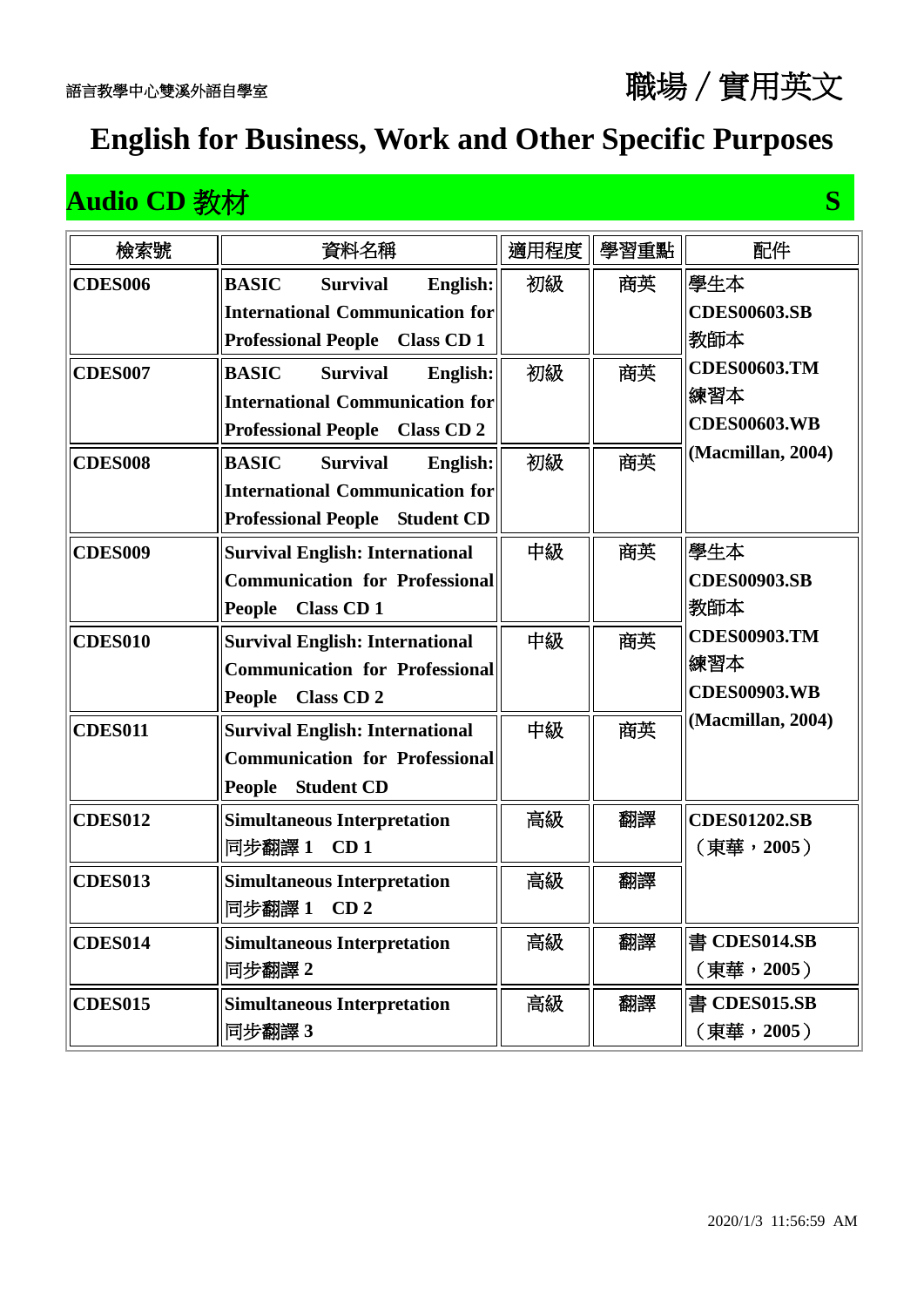## **Audio CD 教材 T**

| 檢索號            | 資料名稱                                    | 適用程度 | 學習重點 | 配件                  |
|----------------|-----------------------------------------|------|------|---------------------|
| <b>CDET315</b> | <b>Essential Telephoning in English</b> | 初~中級 | 電話英語 | 學生本 CDET315.SB      |
| 101年度卓越        | New!                                    |      |      | (Cambridge, 2002)   |
| CDET316        | Telephoning in English<br>CD            | 中~高級 | 電話英語 | 學生本                 |
| 101年度卓越        | Units 1~5 New!                          |      |      | <b>CDET31602.SB</b> |
| CDET317        | CD<br><b>Telephoning in English</b>     | 中~高級 | 電話英語 | (Cambridge, 2004)   |
| 101年度教學卓越      | Units 6~8 New!                          |      |      |                     |

#### 語言教學中心雙溪外語自學室職場∕實用英文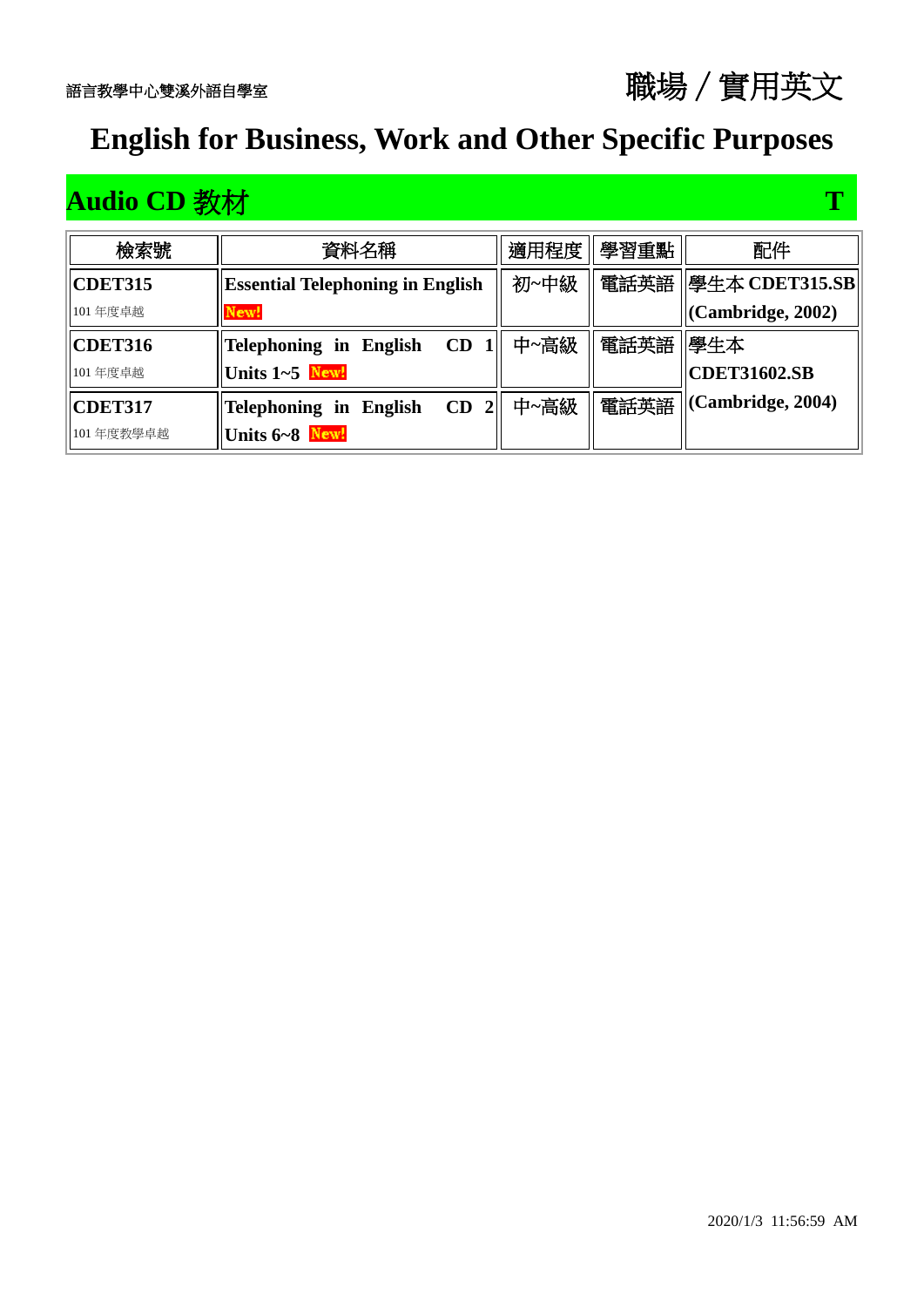**DVD** 教材 **B** 

| 檢索號      |                           | 資料名稱                          | 適用程度          | 學習重點 | 配件                |
|----------|---------------------------|-------------------------------|---------------|------|-------------------|
| DVDE032  |                           | The Business Pre-Intermediate | 中級            | 商英   | 學生本               |
| 97學年學校經費 | New!                      |                               | $A2 \sim B1$  |      | DVDE032.SB        |
|          |                           |                               |               |      | <u>教師本</u>        |
|          |                           |                               |               |      | DVDE032.TM        |
|          |                           |                               |               |      | <b>Audio CD</b>   |
|          |                           |                               |               |      | <b>CDEB015</b>    |
|          |                           |                               |               |      | <b>CDEB016</b>    |
|          |                           |                               |               |      | (Macmillan, 2008) |
| DVDE033  | <b>The Business</b>       | <b>Intermediate</b>           | 中級            | 商英   | 學生本               |
| 97學年學校經費 | New!                      |                               | $B1+ \sim B2$ |      | DVDE033.SB        |
|          |                           |                               |               |      | <u>教師本</u>        |
|          |                           |                               |               |      | DVDE033.TM        |
|          |                           |                               |               |      | <b>Audio CD</b>   |
|          |                           |                               |               |      | CDEB017-CDEB019   |
|          |                           |                               |               |      | (Macmillan, 2007) |
| DVDE034  | <b>The Business</b>       |                               | 高級            | 商英   | 學生本               |
| 97學年學校經費 | <b>Upper-Intermediate</b> | New!                          | $B2 \sim C1$  |      | DVDE034.SB        |
|          |                           |                               |               |      | 教師本               |
|          |                           |                               |               |      | DVDE034.TM        |
|          |                           |                               |               |      | <b>Audio CD</b>   |
|          |                           |                               |               |      | <b>CDEB020</b>    |
|          |                           |                               |               |      | <b>CDEB021</b>    |
|          |                           |                               |               |      | (Macmillan, 2008) |

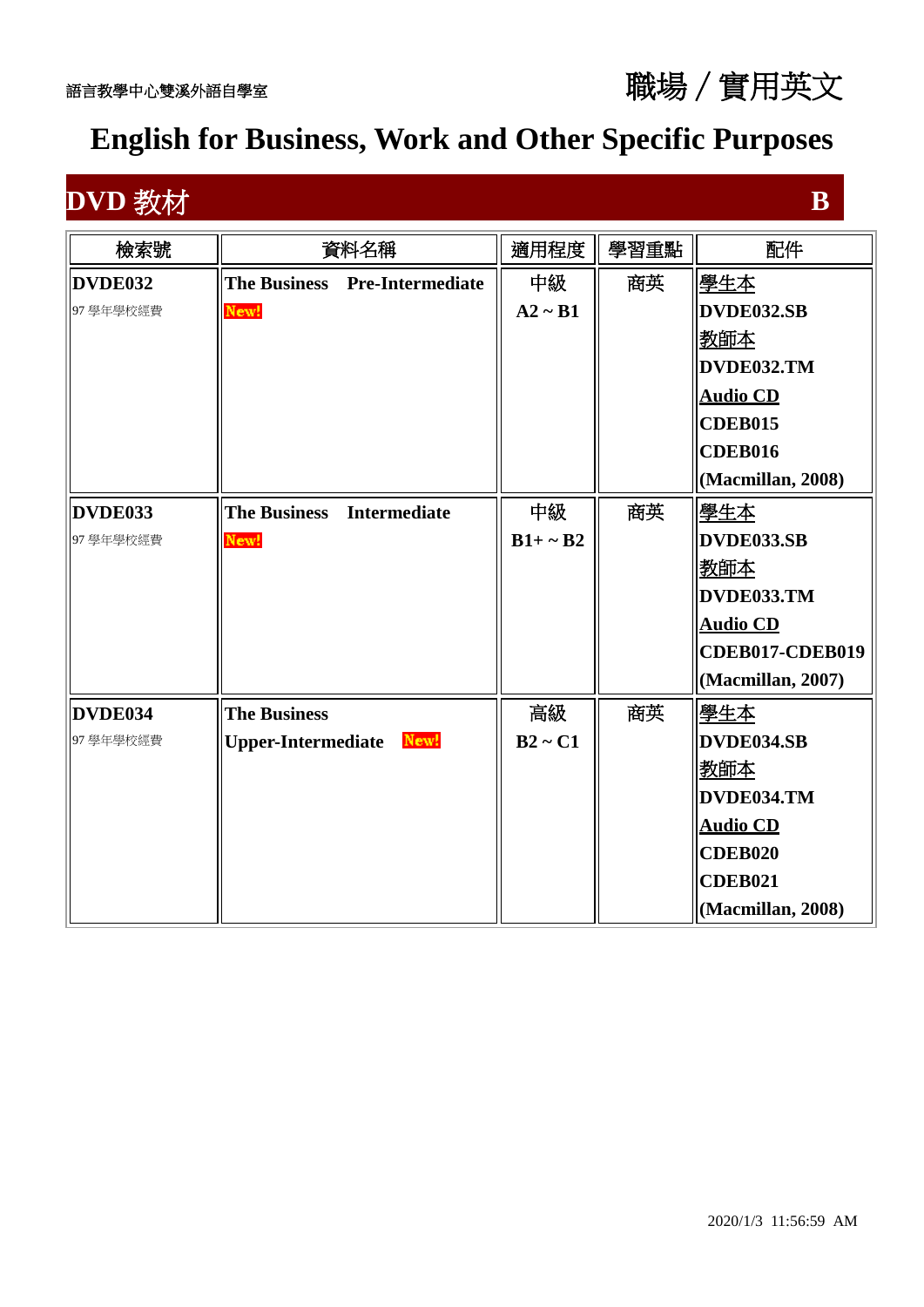

| DVD 教                      |                                                                                                                                                                                                                                                                        |           |      |                                                                             |
|----------------------------|------------------------------------------------------------------------------------------------------------------------------------------------------------------------------------------------------------------------------------------------------------------------|-----------|------|-----------------------------------------------------------------------------|
| 檢索號                        | 資料名稱                                                                                                                                                                                                                                                                   | 適用程度      | 學習重點 | 配件                                                                          |
| DVDE046<br>New!<br>101年度卓越 | <b>Communicating Across Cultures</b><br><b>Building relationships (12:30)</b><br>Making decisions (8:45)<br><b>Communicating clearly</b><br>3<br>(9:45)<br>Influencing people (13:45)<br>$\boldsymbol{4}$<br>Giving feedback (10:15)<br>5<br>Working as team $(10:00)$ | $B1 - B2$ | 職場溝通 | 學生本<br><b>CDEC043.SB</b><br><b>Audio CD</b><br>CDEC043<br>(Cambridge, 2011) |

2020/1/3 11:56:59 AM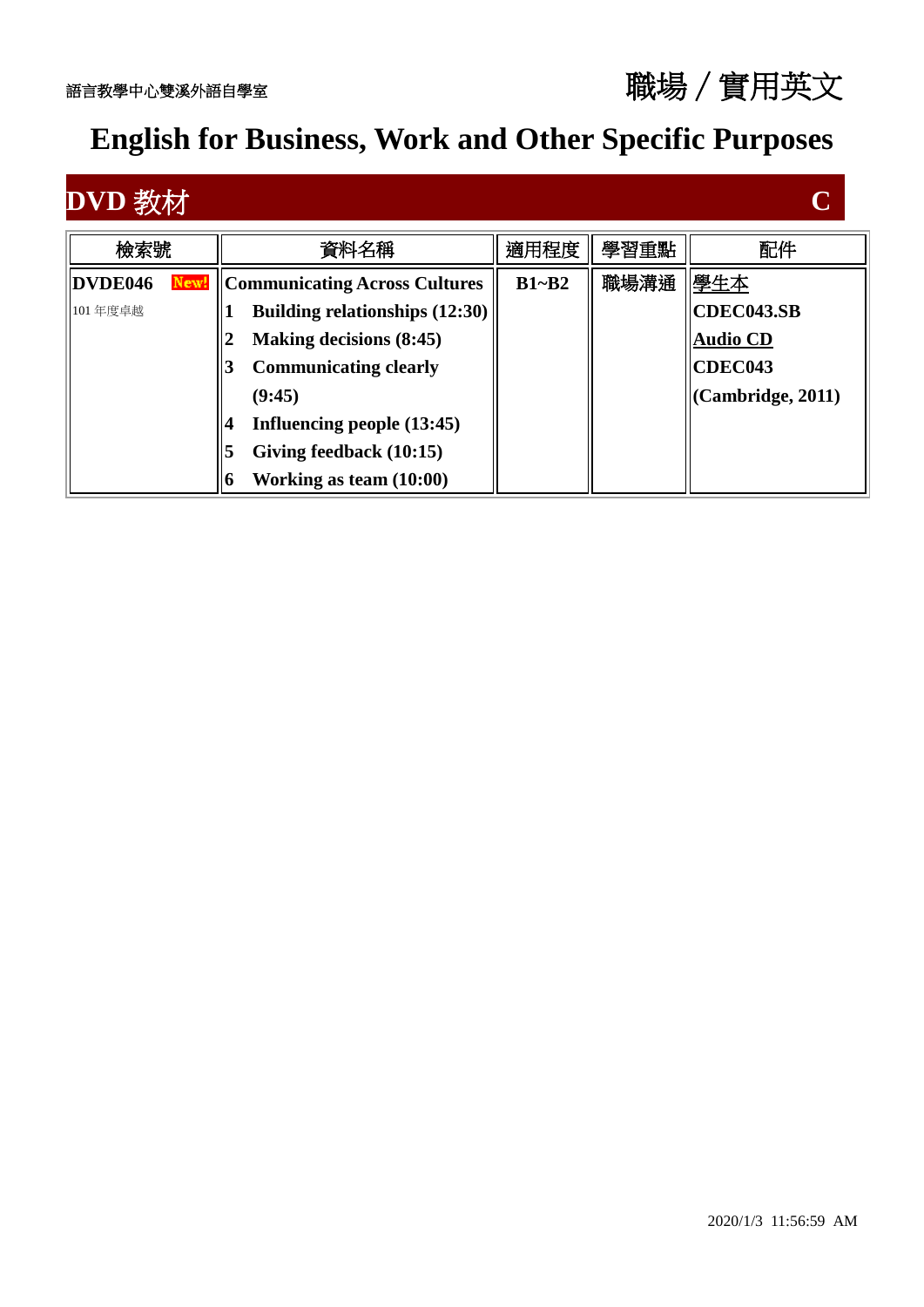| $\overline{\text{DVD}}$ 孝 |                                                                                                                                                                                                                                                                                                                                     |         |      |                                                                                                 |
|---------------------------|-------------------------------------------------------------------------------------------------------------------------------------------------------------------------------------------------------------------------------------------------------------------------------------------------------------------------------------|---------|------|-------------------------------------------------------------------------------------------------|
| 檢索號                       | 資料名稱                                                                                                                                                                                                                                                                                                                                | 適用程度    | 學習重點 | 配件                                                                                              |
| DVDE047<br>101年度卓越        | New!<br><b>Dynamic Presentations</b><br>Opening and closing (6:00)<br>Smooth structure (4:00)<br>Voice power (4:30)<br>Visual aids $(5:30)$<br>$\overline{\mathbf{4}}$<br>Facts and figures (5:30)<br>5<br>Body language (3:45)<br>0<br><b>Rapport building</b> (5:30)<br>Impact techniques (6:00)<br>8<br>Storytelling (5:30)<br>9 | $B1-C2$ | 簡報英語 | 學生本<br><b>CDED02302.SB</b><br><b>Audio CD</b><br><b>CDED023</b><br>CDED024<br>(Cambridge, 2010) |
|                           | 10 $Q&A$ sessions $(7:00)$                                                                                                                                                                                                                                                                                                          |         |      |                                                                                                 |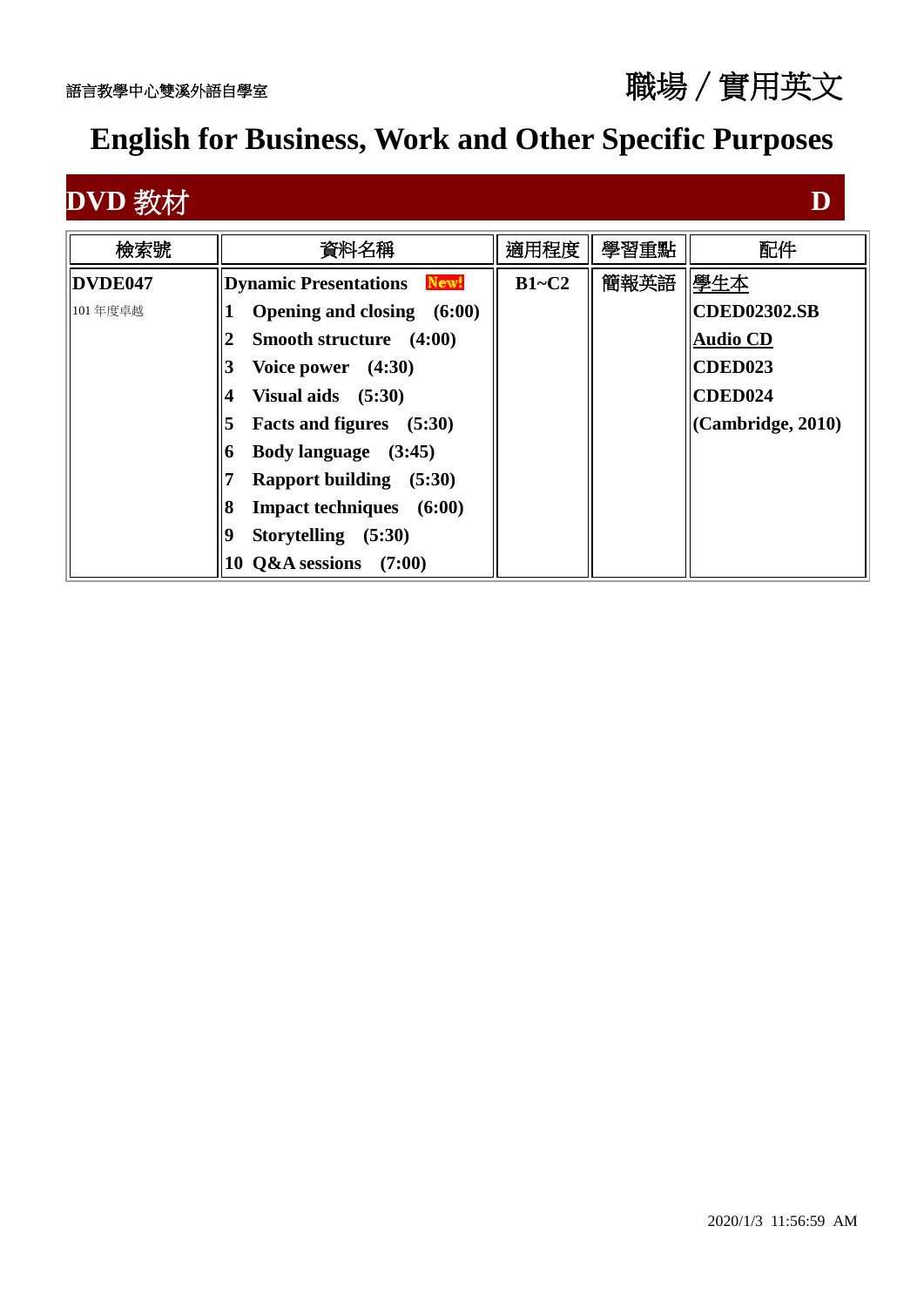

## **DVD** 教材 **E E**

| 檢索號        | 資料名稱                                    | 適用程度 | 學習重點 | 配件                 |
|------------|-----------------------------------------|------|------|--------------------|
| DVDE022    | <b>Effective Meetings</b>               | 中一中高 | 商英   | 錄音帶 EE040          |
|            |                                         |      |      | 錄影帶 VE060          |
|            |                                         |      |      | 學生本 VE060.SB       |
|            |                                         |      |      | (Oxford, 2005)     |
| DVDE023    | <b>Effective Negotiating</b>            | 中一中高 | 商英   | 錄音帶 EE058          |
|            |                                         |      |      | 錄影帶 VE158          |
|            |                                         |      |      | 學生本 VE158.SB       |
|            |                                         |      |      | 教師本 VE158.TM       |
|            |                                         |      |      | (Oxford, 2005)     |
| DVDE024    | <b>Effective Presentations</b>          | 中一中高 | 商英   | 錄音帶 EE041          |
|            |                                         |      |      | 錄影帶 VE061          |
|            |                                         |      |      | 學生本 VE061.SB       |
|            |                                         |      |      | (Oxford, 2005)     |
| DVDE025    | <b>Effective Socializing</b>            | 中一中高 | 商英   | 錄音帶                |
|            |                                         |      |      | <b>EE059</b>       |
|            |                                         |      |      | 錄影帶                |
|            |                                         |      |      | <b>VE159</b>       |
|            |                                         |      |      | 學生本                |
|            |                                         |      |      | <b>VE159.SB</b>    |
|            |                                         |      |      | <b>VE159.SB.C2</b> |
|            |                                         |      |      | 教師本                |
|            |                                         |      |      | <b>VE159.TM</b>    |
|            |                                         |      |      | (Oxford, 2005)     |
| DVDE026    | <b>Effective Telephoning</b>            | 中一中高 | 商用英語 | 錄音帶 EE042          |
|            |                                         |      |      | 錄影帶 VE062          |
|            |                                         |      |      | 學生本 VE062.SB       |
|            |                                         |      |      | (Oxford, 2005)     |
| DVDE055    | <b>Presentations in English</b><br>New! | 高級   | 職場英語 | 書 DVDE055.SB       |
| 103 學年學校經費 |                                         |      |      | (Macmillan, 2008)  |